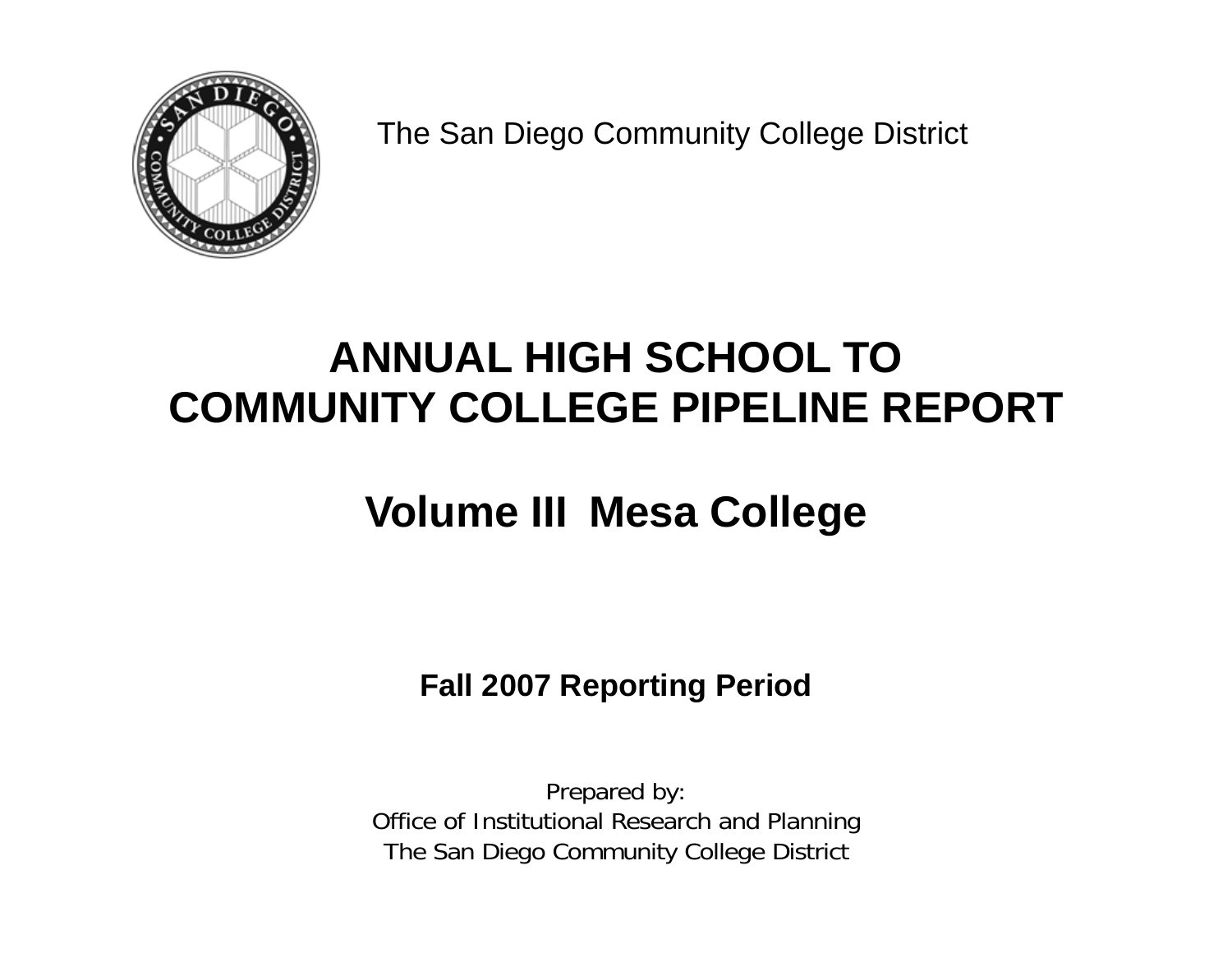# **Table of Contents**

| Chapter 1:  |  |
|-------------|--|
| Section 1.1 |  |
| Section 1.2 |  |
| Section 1.3 |  |
| Chapter 2:  |  |
| Section 2.1 |  |
| Section 2.2 |  |
| Chapter 3:  |  |
| Section 3.1 |  |
| Section 3.2 |  |
| Section 3.3 |  |
| Chapter 4:  |  |
| Section 4.1 |  |
| Section 4.2 |  |
| Section 4.3 |  |
| Section 4.4 |  |
| Section 4.5 |  |
| Chapter 5:  |  |
| Section 5.1 |  |
| Section 5.2 |  |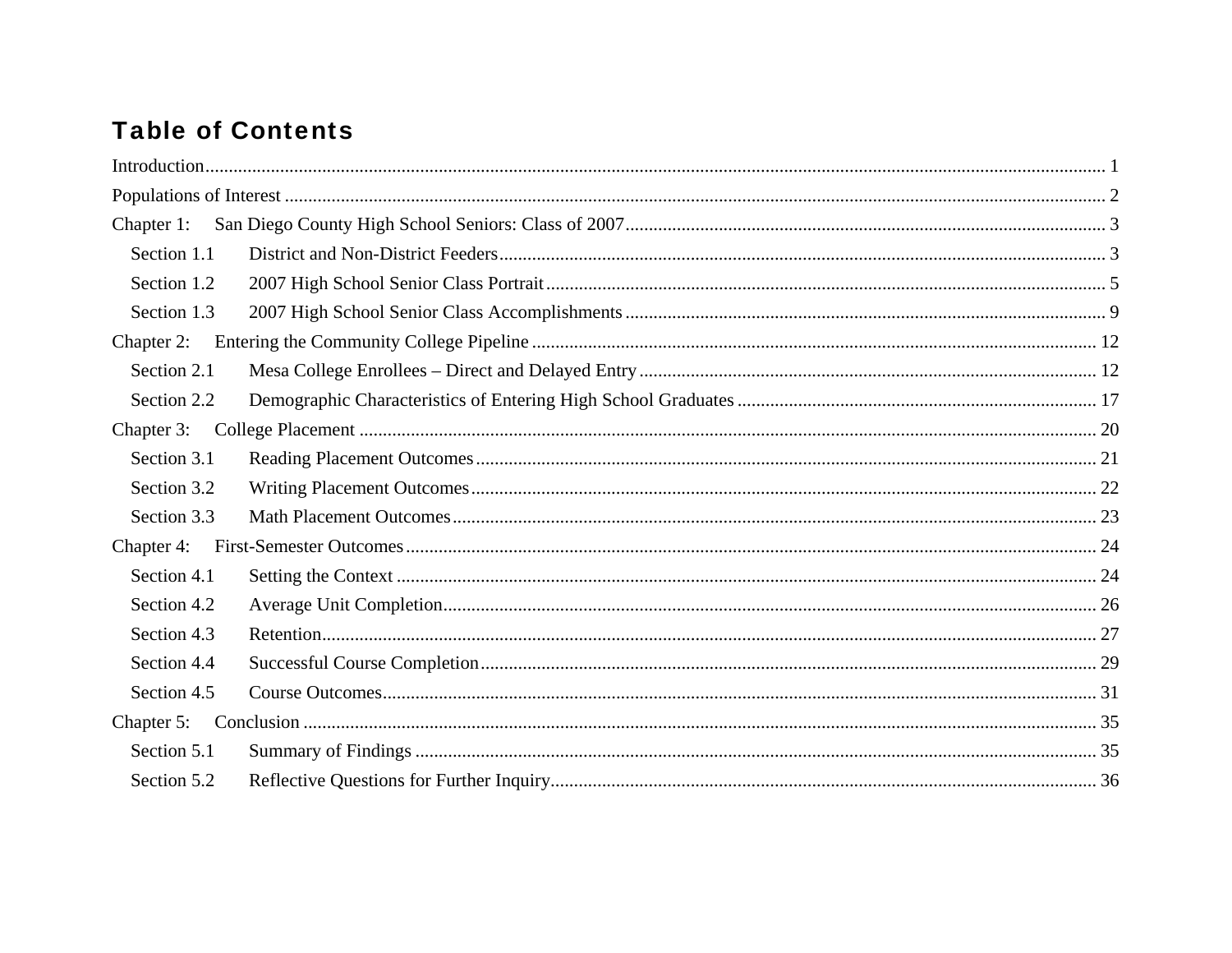# Introduction

The Annual High School to Community College Pipeline Report provides the San Diego Community College District (SDCCD) community a comprehensive and descriptive analysis of recent high school graduates from local area high schools attending one of the district colleges for the first time. The report is part of a larger initiative to provide the colleges and the district with information for integrating plans and strategies that support student success and enrollment management. The report is intended to inform college and district decision-making, instructional programs and support services planning, and outreach and marketing.

This report is presented in four volumes. Volume 1 provides data for the entire district and the remaining three volumes contain information specific to the district's three colleges: City College, Volume 2; Mesa College, Volume 3; and Miramar College, Volume 4. Each volume contains five chapters. Figure 1 depicts the flow of the pipeline as presented in the first four chapters. Chapter 1 provides a descriptive profile of the high schools included in the report. Chapter 2 focuses on the demographic characteristics of the pipeline students and their entry into the San Diego Community College District. College placement is examined in Chapter 3, while first-semester performance in the district is reported in Chapter 4. Finally, Chapter 5 provides a concluding summary.



Figure 1. *High school to community college pipeline framework.*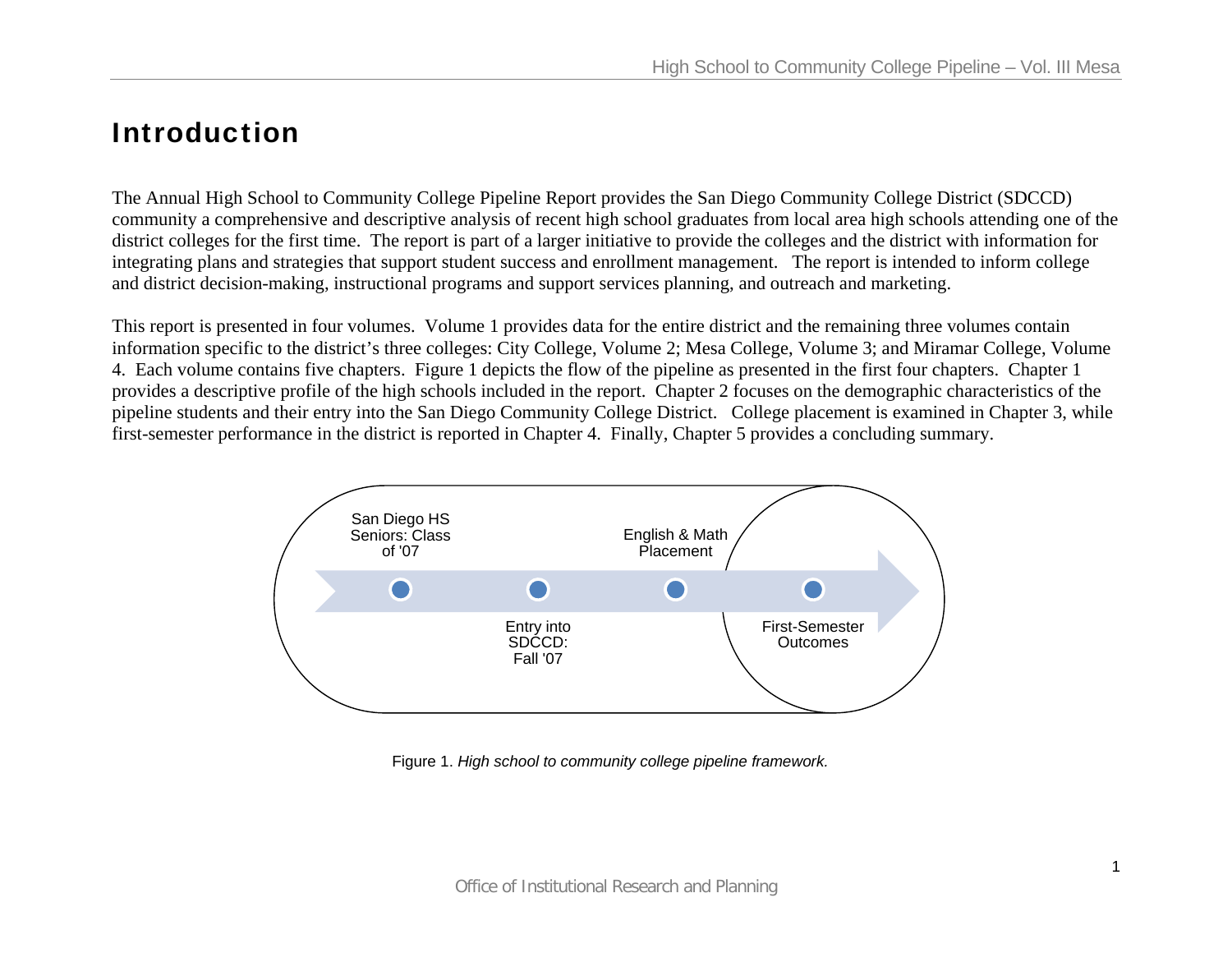# Populations of Interest

2007 Feeder High School Cohort: This cohort is defined as students who graduated from high school in June 2007 and enrolled at Mesa College as first-time college students in fall 2007. The students in this cohort were selected from the district's student database using the following three criteria: (1) the student reported on their admissions application that they graduated from high school in 2007, (2) the student reported on their application that they received a high school diploma, and (3) the student enrolled in at least 0.5 units in fall 2007.

Direct Entry Students: Students who graduate from high school in the term preceding the fall term of the reporting year, thus enrolling in Mesa College directly after high school. The direct entrants in the 2007 Annual High School to Community College Pipeline Report graduated from high school in June 2007, thus enrolling in Mesa College for the first time in fall 2007 directly after high school.

Delayed Entry Students: Students who graduate from high school one to three years prior to the reporting year, thus delaying enrollment in Mesa College one to three years after high school graduation. The delayed entrants in the 2007 Annual High School to Community College Pipeline Report graduated from high school during the period of June 2004 to June 2006, thus delaying enrollment for one to three years and enrolling in Mesa College for the first time in fall 2007.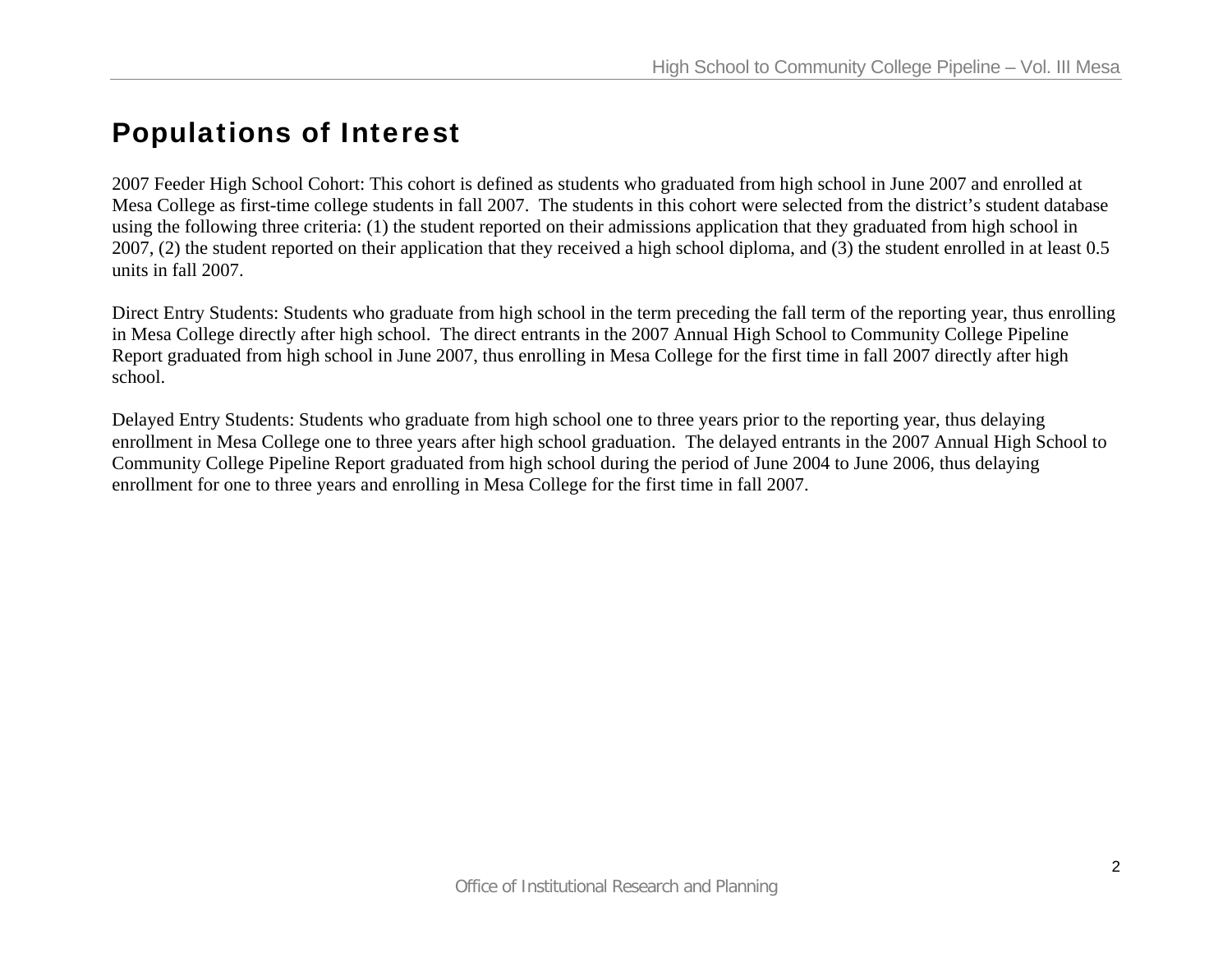# Chapter 1: San Diego County High School Seniors: Class of 2007

This chapter comprises two sections, each of which provides a different aspect of the feeder high schools described in this report. In Section 1.1, the feeder high schools selected for this report are categorized as either district or non-district feeders. Section 1.2 focuses on the demographic and academic characteristics of the 2006-07 senior class for each high school.

## Section 1.1 District and Non-District Feeders

This report provides information on two types of feeder high schools: (1) district feeder –those high schools located within the district's service area zip codes, and (2) non-district feeder –San Diego County area public high schools located outside of the district's service area zip codes. Only those non-district feeder high schools that had 10 or more first-time students enrolled at SDCCD were included. A list of the 19 district feeder and 27 non-district feeder high schools described in this report is provided in Table 1.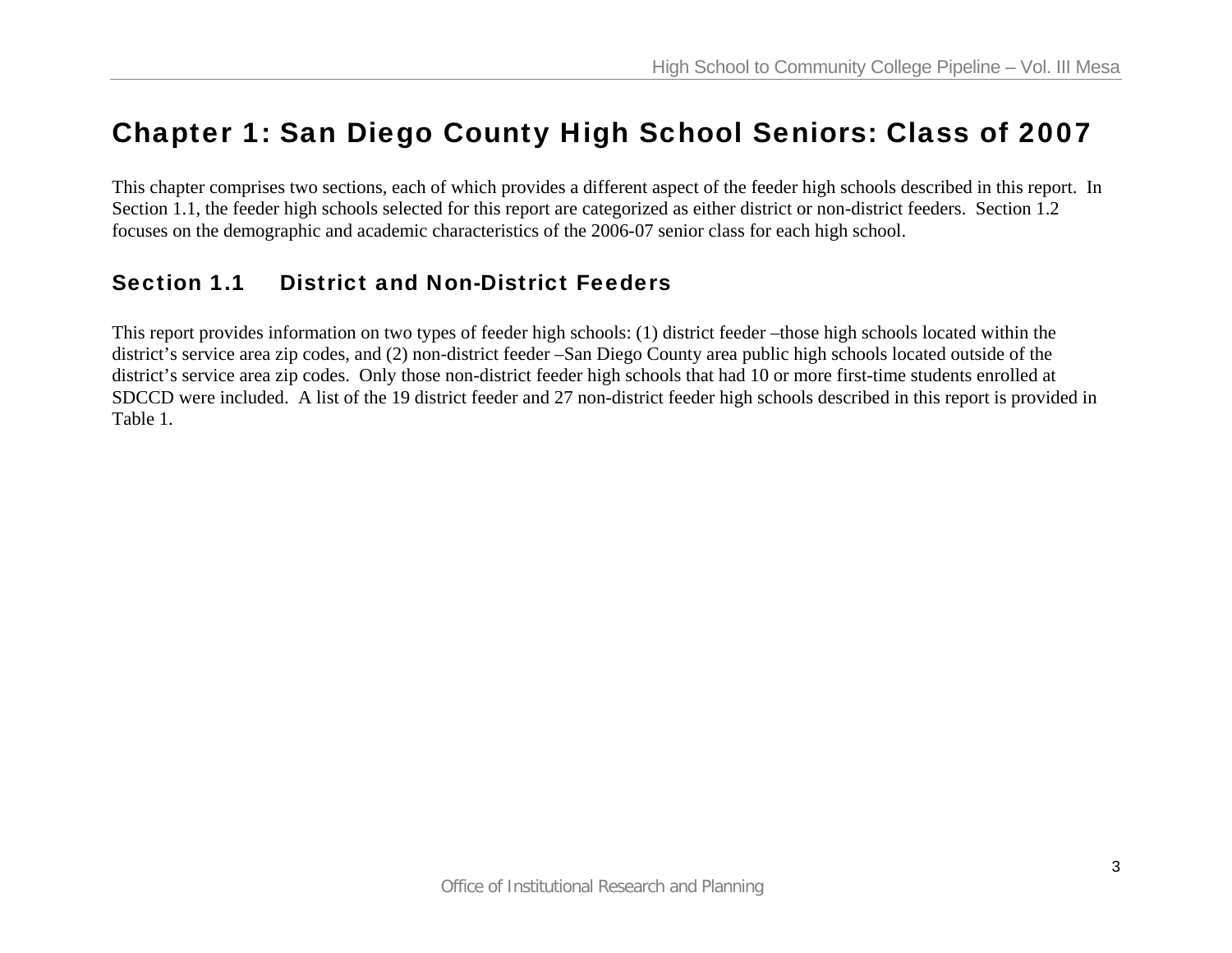#### Table 1 *High Schools Reported: District and Non-District Feeders*

|                        | <b>District Feeder High Schools</b> | <b>Non-District Feeder High Schools</b> |
|------------------------|-------------------------------------|-----------------------------------------|
| Feeder High School     | Service Area College                | Abraxas                                 |
| Clairemont             | Mesa                                | <b>Bonita</b>                           |
| Crawford               | City                                | <b>Castle Park</b>                      |
| Garfield               | City                                | Chula Vista                             |
| Gompers                | City                                | Coronado                                |
| Henry                  | Mesa                                | El Cajon Valley                         |
| Hoover                 | City                                | El Capitan                              |
| Kearny                 | Mesa                                | Escondido                               |
| La Jolla               | Mesa                                | <b>Granite Hills</b>                    |
| Madison                | Mesa                                | Grossmont                               |
| <b>Mark Twain</b>      | Mesa                                | <b>Helix</b>                            |
| Mira Mesa              | <b>Miramar</b>                      | Hilltop                                 |
| <b>Mission Bay</b>     | Mesa                                | Mar Vista                               |
| <b>Morse</b>           | City                                | Monte Vista                             |
| Point Loma             | City                                | Montgomery                              |
| San Diego              | City                                | <b>Mount Miguel</b>                     |
| Scripps Ranch          | <b>Miramar</b>                      | Mt. Carmel                              |
| SDC&PA                 | City                                | Poway                                   |
| Serra                  | Mesa                                | Ramona                                  |
| <b>University City</b> | Mesa                                | Rancho Bernardo                         |
|                        |                                     | Santana                                 |
|                        |                                     | Southwest                               |
|                        |                                     | Sweetwater                              |
|                        |                                     | <b>Torrey Pines</b>                     |
|                        |                                     | Valhalla                                |
|                        |                                     | <b>West Hills</b>                       |
|                        |                                     |                                         |

**Westview**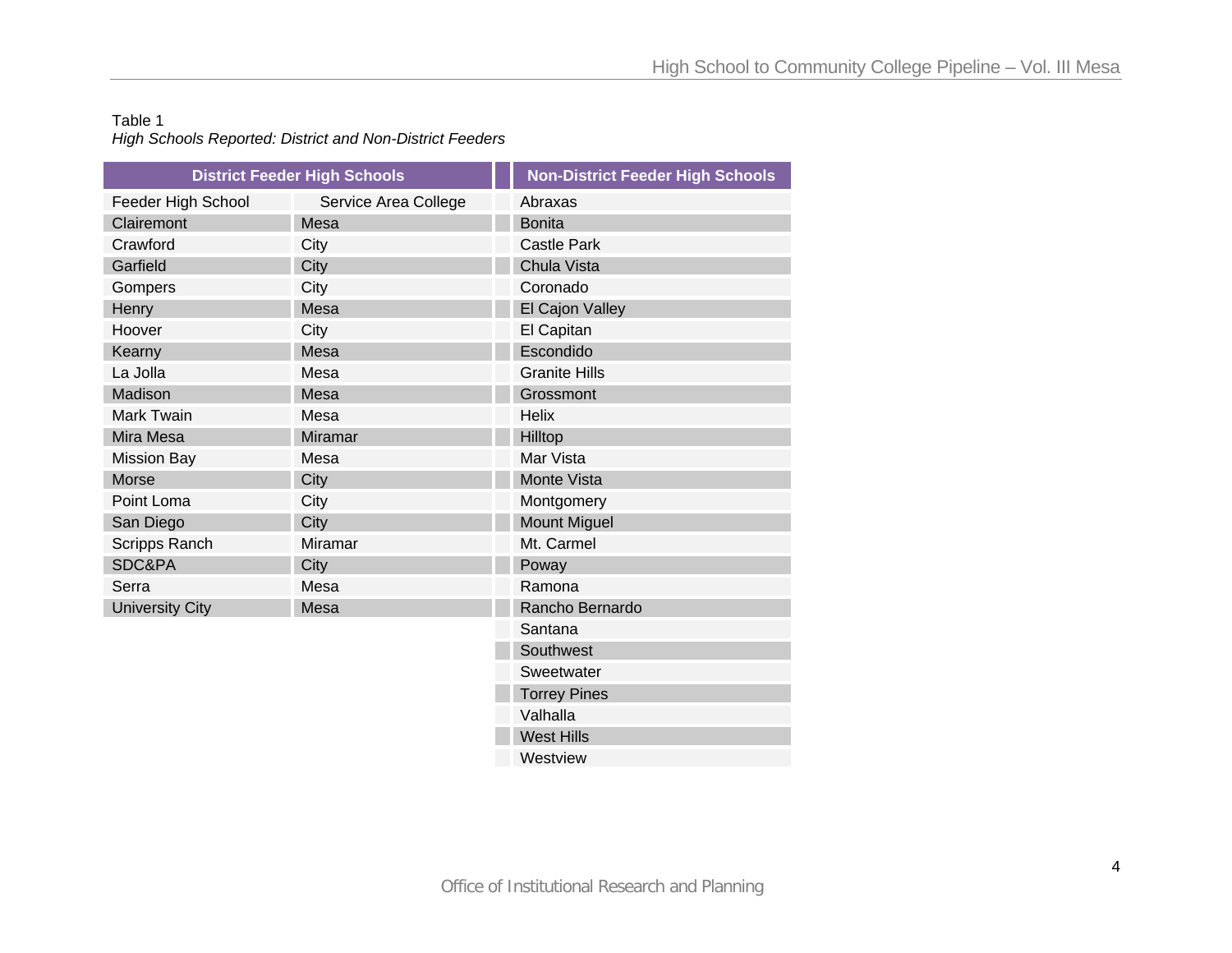# Section 1.2 2007 High School Senior Class Portrait

Table 2 (district and non-district feeders) shows the gender compositions of the high school senior classes while Tables 3 (district feeders) and 4 (non-district feeders) disaggregate the high school senior classes by race/ethnicity.

2007 Senior Class Portrait: Feeder High Schools (Tables 2 and 3)

- The average senior class size among the district feeders was 351 students.
- •The average percent of females and males was 52% and 48%, respectively.
- • In terms of ethnic composition, on average, high school seniors from the district feeders were 34% Latino, 30% white, 14% African American, 13% Asian / Pacific Islander, 9% Filipino, and <1% American Indian, with Latinos constituting the largest proportion of students.

2007 Senior Class Portrait: Non-District Feeder High Schools (Tables 2 and 4)

- The average senior class enrollment for the non-district feeders was 552 students.
- •The average percent of females and males was 49% and 51%, respectively.
- • In terms of ethnic composition, on average, high school seniors from the non-district feeders were 45% white, 37% Latino, 6% Asian / Pacific Islander, 5% African American , 4% Filipino, and <1% American Indian, with whites constituting the largest proportion of students.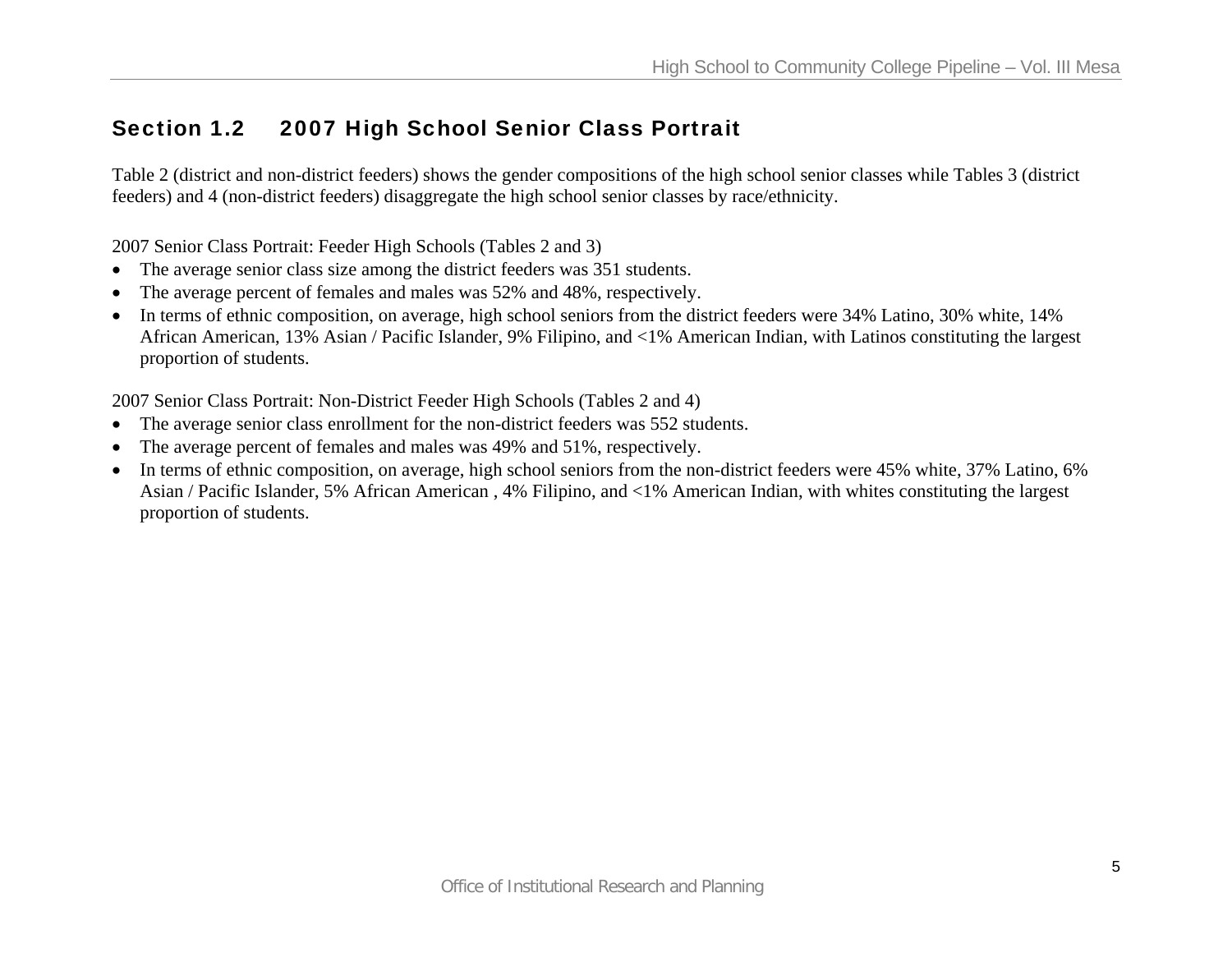#### Table 2 *2007 High School Senior Class Portrait: GENDER (District and Non-District Feeders)*

|                                                 | <b>District Feeder High Schools</b> |               |               |             |              | <b>Non-District Feeder High Schools</b> |               |        |        |             |      |
|-------------------------------------------------|-------------------------------------|---------------|---------------|-------------|--------------|-----------------------------------------|---------------|--------|--------|-------------|------|
| <b>High School</b>                              | <b>Senior</b>                       |               | <b>Gender</b> |             |              | <b>High School</b>                      | <b>Senior</b> |        | Gender |             |      |
|                                                 | <b>Class</b>                        | <b>Female</b> |               | <b>Male</b> |              |                                         | <b>Class</b>  | Female |        | <b>Male</b> |      |
|                                                 | 2007                                | N             | %             | N           | %            |                                         | 2007          | N      | %      | N           | $\%$ |
| Clairemont                                      | 283                                 | 135           | 48%           | 148         | 52%          | Abraxas                                 | 298           | 100    | 34%    | 198         | 66%  |
| Crawford                                        | 286                                 | 135           | 47%           | 151         | 53%          | <b>Bonita</b>                           | 649           | 318    | 49%    | 331         | 51%  |
| Garfield                                        | 179                                 | 105           | 59%           | 74          | 41%          | <b>Castle Park</b>                      | 545           | 255    | 47%    | 290         | 53%  |
| Gompers                                         | 145                                 | 79            | 54%           | 66          | 46%          | Chula Vista                             | 667           | 372    | 56%    | 295         | 44%  |
| Henry                                           | 502                                 | 260           | 52%           | 242         | 48%          | Coronado                                | 256           | 132    | 52%    | 124         | 48%  |
| Hoover                                          | 348                                 | 173           | 50%           | 175         | 50%          | El Cajon Valley                         | 468           | 233    | 50%    | 235         | 50%  |
| Kearny                                          | 327                                 | 144           | 44%           | 183         | 56%          | El Capitan                              | 419           | 192    | 46%    | 227         | 54%  |
| La Jolla                                        | 363                                 | 191           | 53%           | 172         | 47%          | Escondido                               | 503           | 255    | 51%    | 248         | 49%  |
| Madison                                         | 305                                 | 160           | 52%           | 145         | 48%          | <b>Granite Hills</b>                    | 663           | 334    | 50%    | 329         | 50%  |
| <b>Mark Twain</b>                               | 250                                 | 117           | 47%           | 133         | 53%          | Grossmont                               | 582           | 294    | 51%    | 288         | 49%  |
| Mira Mesa                                       | 554                                 | 257           | 46%           | 297         | 54%          | Helix                                   | 572           | 282    | 49%    | 290         | 51%  |
| <b>Mission Bay</b>                              | 279                                 | 142           | 51%           | 137         | 49%          | Hilltop                                 | 606           | 312    | 51%    | 294         | 49%  |
| Morse                                           | 506                                 | 251           | 50%           | 255         | 50%          | Mar Vista                               | 563           | 267    | 47%    | 296         | 53%  |
| Point Loma                                      | 344                                 | 165           | 48%           | 179         | 52%          | <b>Monte Vista</b>                      | 436           | 219    | 50%    | 217         | 50%  |
| San Diego                                       | 479                                 | 292           | 61%           | 187         | 39%          | Montgomery                              | 640           | 288    | 45%    | 352         | 55%  |
| <b>Scripps Ranch</b>                            | 531                                 | 292           | 55%           | 239         | 45%          | <b>Mount Miguel</b>                     | 455           | 223    | 49%    | 232         | 51%  |
| SDC&PA                                          | 190                                 | 120           | 63%           | 70          | 37%          | Mt. Carmel                              | 568           | 264    | 46%    | 304         | 54%  |
| Serra                                           | 388                                 | 208           | 54%           | 180         | 46%          | Poway                                   | 727           | 346    | 48%    | 381         | 52%  |
| <b>University City</b>                          | 416                                 | 220           | 53%           | 196         | 47%          | Ramona                                  | 400           | 195    | 49%    | 205         | 51%  |
| <b>TOTAL</b>                                    | 6,675                               | 3,446         | 52%           | 3,229       | 48%          | Rancho Bernardo                         | 688           | 352    | 51%    | 336         | 49%  |
|                                                 |                                     |               |               |             |              | Santana                                 | 413           | 200    | 48%    | 213         | 52%  |
|                                                 |                                     |               |               |             |              | Southwest                               | 557           | 281    | 50%    | 276         | 50%  |
|                                                 |                                     |               |               |             |              | Sweetwater                              | 712           | 358    | 50%    | 354         | 50%  |
|                                                 |                                     |               |               |             |              | <b>Torrey Pines</b>                     | 912           | 447    | 49%    | 465         | 51%  |
|                                                 |                                     |               |               |             |              | Valhalla                                | 481           | 236    | 49%    | 245         | 51%  |
|                                                 |                                     |               |               |             |              | <b>West Hills</b>                       | 562           | 321    | 57%    | 241         | 43%  |
|                                                 |                                     |               |               |             |              | Westview                                | 564           | 279    | 49%    | 285         | 51%  |
|                                                 |                                     |               |               |             | <b>TOTAL</b> | 14,906                                  | 7,355         | 49%    | 7,551  | 51%         |      |
| Data Source. California Department of Education |                                     |               |               |             |              |                                         |               |        |        |             |      |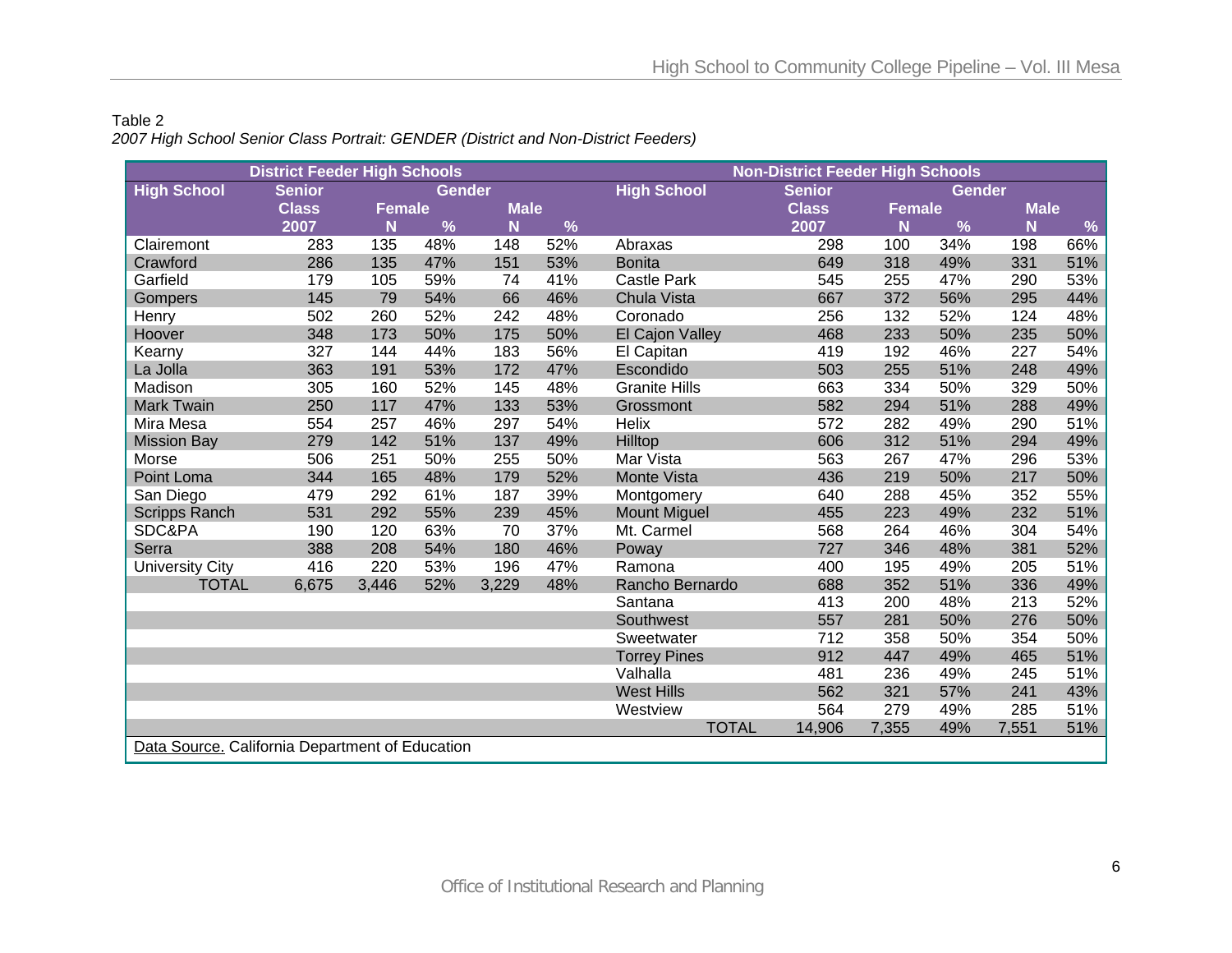#### Table 3 *2007 High School Senior Class Portrait: ETHNICITY (District Feeders)*

|                                                 | <b>Senior</b>        |                                  |    |                                   |     |                                       |     |                 | <b>Race/Ethnicity</b> |       |               |              |     |                   |       |
|-------------------------------------------------|----------------------|----------------------------------|----|-----------------------------------|-----|---------------------------------------|-----|-----------------|-----------------------|-------|---------------|--------------|-----|-------------------|-------|
| <b>High School</b>                              | <b>Class</b><br>2007 | <b>American</b><br><b>Indian</b> |    | <b>African</b><br><b>American</b> |     | <b>Asian / Pac</b><br><b>Islander</b> |     | <b>Filipino</b> |                       |       | <b>Latino</b> | <b>White</b> |     | <b>Unreported</b> |       |
|                                                 |                      | N                                | %  | N                                 | %   | N                                     | %   | N               | $\frac{9}{6}$         | N     | %             | N            | %   | N                 | %     |
| Clairemont                                      | 283                  | $\overline{0}$                   | 0% | 16                                | 6%  | 17                                    | 6%  | 3               | 1%                    | 100   | 35%           | 147          | 52% | $\overline{0}$    | 0%    |
| Crawford                                        | 286                  | 1                                | 0% | 85                                | 30% | 72                                    | 25% | 1               | 0%                    | 110   | 38%           | 17           | 6%  | 0                 | 0%    |
| Garfield                                        | 179                  | $\overline{0}$                   | 0% | 33                                | 18% | 6                                     | 3%  | $\overline{4}$  | 2%                    | 115   | 64%           | 20           | 11% |                   | $1\%$ |
| Gompers                                         | 145                  | $\Omega$                         | 0% | 36                                | 25% | 28                                    | 19% | 1               | 1%                    | 79    | 54%           |              | 1%  | 0                 | 0%    |
| Henry                                           | 502                  | 5                                | 1% | 57                                | 11% | 57                                    | 11% | 10              | 2%                    | 123   | 25%           | 249          | 50% | 1                 | $0\%$ |
| Hoover                                          | 348                  | 0                                | 0% | 58                                | 17% | 62                                    | 18% | 2               | 1%                    | 212   | 61%           | 14           | 4%  | $\Omega$          | 0%    |
| Kearny                                          | 327                  | $\overline{0}$                   | 0% | 57                                | 17% | 79                                    | 24% | 18              | 6%                    | 114   | 35%           | 59           | 18% | $\mathbf 0$       | $0\%$ |
| La Jolla                                        | 363                  | 0                                | 0% | 4                                 | 1%  | 41                                    | 11% | 4               | 1%                    | 79    | 22%           | 235          | 65% | 0                 | $0\%$ |
| Madison                                         | 305                  | $\overline{2}$                   | 1% | 43                                | 14% | 31                                    | 10% | $\overline{7}$  | 2%                    | 128   | 42%           | 94           | 31% | $\overline{0}$    | $0\%$ |
| Mark Twain                                      | 250                  | 3                                | 1% | 42                                | 17% | 13                                    | 5%  | 28              | 11%                   | 124   | 50%           | 39           | 16% | 1                 | 0%    |
| Mira Mesa                                       | 554                  | $\mathbf{1}$                     | 0% | 46                                | 8%  | 127                                   | 23% | 175             | 32%                   | 62    | 11%           | 143          | 26% | $\overline{0}$    | $0\%$ |
| <b>Mission Bay</b>                              | 279                  | 1                                | 0% | 55                                | 20% | 28                                    | 10% | 3               | 1%                    | 119   | 43%           | 73           | 26% | $\mathbf 0$       | $0\%$ |
| Morse                                           | 506                  | $\overline{2}$                   | 0% | 100                               | 20% | 38                                    | 8%  | 241             | 48%                   | 101   | 20%           | 24           | 5%  | $\overline{0}$    | $0\%$ |
| Point Loma                                      | 344                  |                                  | 0% | 20                                | 6%  | 13                                    | 4%  | 4               | 1%                    | 121   | 35%           | 185          | 54% | $\Omega$          | 0%    |
| San Diego                                       | 479                  | $\mathbf 1$                      | 0% | 79                                | 16% | 14                                    | 3%  | 5               | 1%                    | 330   | 69%           | 50           | 10% | $\mathbf{0}$      | 0%    |
| Scripps Ranch                                   | 531                  | $\overline{2}$                   | 0% | 45                                | 8%  | 108                                   | 20% | 37              | 7%                    | 82    | 15%           | 257          | 48% | 0                 | 0%    |
| SDC&PA                                          | 190                  | $\overline{0}$                   | 0% | 47                                | 25% | 10                                    | 5%  | 18              | 9%                    | 52    | 27%           | 63           | 33% | $\overline{0}$    | $0\%$ |
| Serra                                           | 388                  | 4                                | 1% | 64                                | 16% | 55                                    | 14% | 23              | 6%                    | 105   | 27%           | 137          | 35% | 0                 | $0\%$ |
| <b>University City</b>                          | 416                  | $\overline{4}$                   | 1% | 53                                | 13% | 54                                    | 13% | 41              | 10%                   | 100   | 24%           | 164          | 39% | $\mathbf{0}$      | $0\%$ |
| <b>TOTAL</b>                                    | 6,675                | 27                               | 0% | 940                               | 14% | 853                                   | 13% | 625             | 9%                    | 2,256 | 34%           | 1,971        | 30% | 3                 | $0\%$ |
| <b>AVERAGE</b>                                  | 351                  |                                  |    |                                   |     |                                       |     |                 |                       |       |               |              |     |                   |       |
| Data Source. California Department of Education |                      |                                  |    |                                   |     |                                       |     |                 |                       |       |               |              |     |                   |       |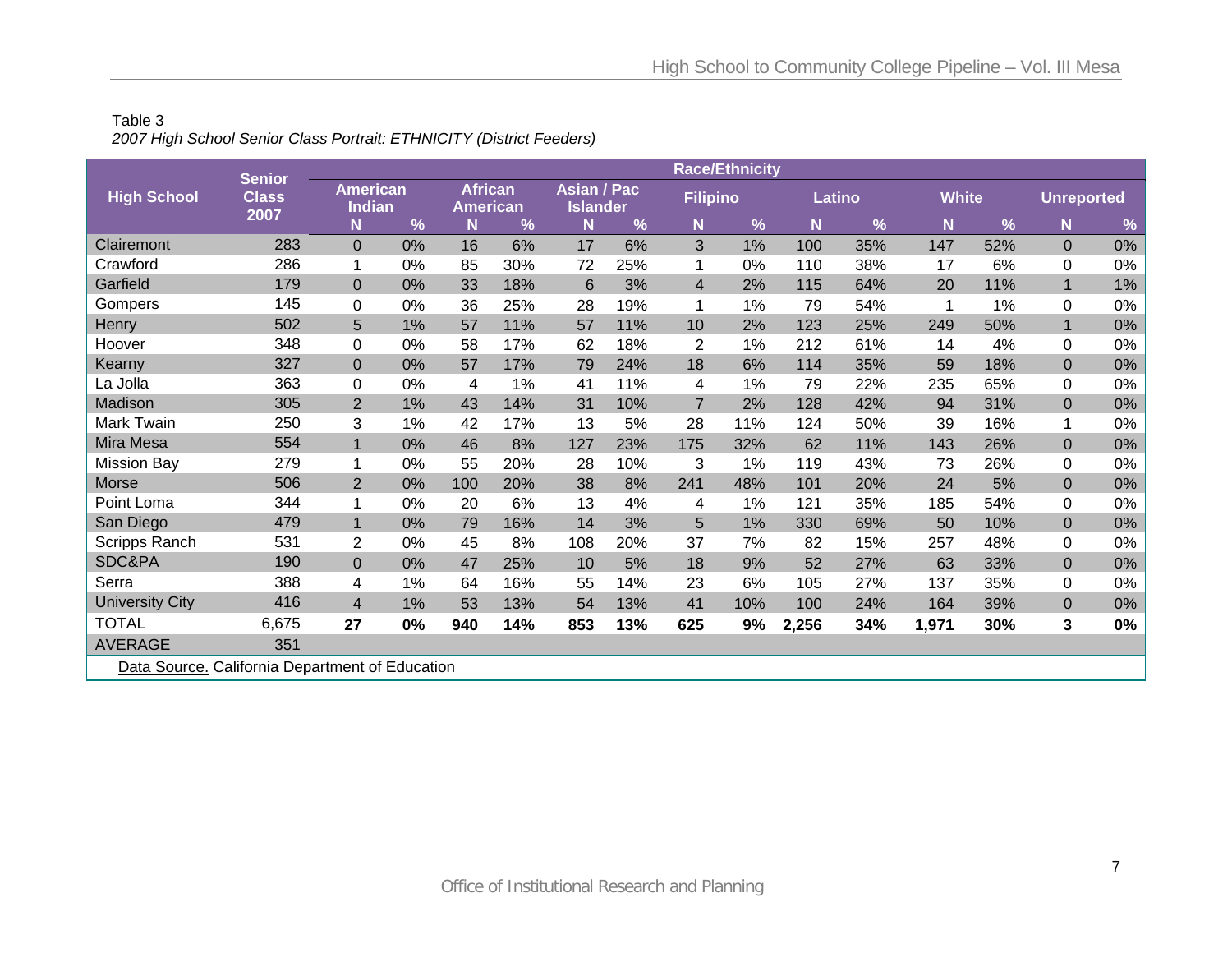#### Table 4 *2007 High School Senior Class Portrait: ETHNICITY (Non-District Feeders)*

| <b>High School</b>                              | <b>Senior</b>        |                           |               |                                   |     |                                       |     |                         |     |        |     |              |               |                   |       |
|-------------------------------------------------|----------------------|---------------------------|---------------|-----------------------------------|-----|---------------------------------------|-----|-------------------------|-----|--------|-----|--------------|---------------|-------------------|-------|
|                                                 | <b>Class</b><br>2007 | <b>American</b><br>Indian |               | <b>African</b><br><b>American</b> |     | <b>Asian / Pac</b><br><b>Islander</b> |     | <b>Filipino</b>         |     | Latino |     | <b>White</b> |               | <b>Unreported</b> |       |
|                                                 |                      | N                         | $\frac{9}{6}$ | N                                 | %   | N                                     | %   | N                       | %   | N      | %   | N            | $\frac{9}{6}$ | N                 | %     |
| Abraxas                                         | 298                  | $\overline{2}$            | 1%            | 13                                | 4%  | 18                                    | 6%  | 13                      | 4%  | 61     | 20% | 181          | 61%           | 10                | 3%    |
| <b>Bonita</b>                                   | 649                  | 5                         | 1%            | 31                                | 5%  | 43                                    | 7%  | 61                      | 9%  | 347    | 53% | 161          | 25%           | 1                 | 0%    |
| <b>Castle Park</b>                              | 545                  | 3                         | 1%            | 20                                | 4%  | $\overline{\mathbf{4}}$               | 1%  | 15                      | 3%  | 457    | 84% | 46           | 8%            | $\mathbf{0}$      | $0\%$ |
| Chula Vista                                     | 667                  | 4                         | 1%            | 30                                | 4%  | 16                                    | 2%  | 16                      | 2%  | 550    | 82% | 50           | 7%            | $\mathbf 1$       | 0%    |
| Coronado                                        | 256                  | 1                         | 0%            | $6\phantom{1}6$                   | 2%  | $\overline{1}$                        | 0%  | 12                      | 5%  | 40     | 16% | 193          | 75%           | 3                 | $1\%$ |
| El Cajon Valley                                 | 468                  | 1                         | 0%            | 49                                | 10% | 13                                    | 3%  | 9                       | 2%  | 196    | 42% | 197          | 42%           | 3                 | 1%    |
| El Capitan                                      | 419                  | 14                        | 3%            | 5                                 | 1%  | $\overline{4}$                        | 1%  | 5                       | 1%  | 45     | 11% | 337          | 80%           | 9                 | 2%    |
| Escondido                                       | 503                  | 6                         | 1%            | 17                                | 3%  | 24                                    | 5%  | 18                      | 4%  | 229    | 46% | 202          | 40%           | $\overline{7}$    | 1%    |
| <b>Granite Hills</b>                            | 663                  | 27                        | 4%            | 16                                | 2%  | 17                                    | 3%  | $\overline{7}$          | 1%  | 112    | 17% | 476          | 72%           | 8                 | 1%    |
| Grossmont                                       | 582                  | 13                        | 2%            | 48                                | 8%  | 18                                    | 3%  | $\overline{2}$          | 0%  | 136    | 23% | 336          | 58%           | 29                | 5%    |
| <b>Helix</b>                                    | 572                  | $\overline{7}$            | 1%            | 120                               | 21% | 47                                    | 8%  | $\overline{7}$          | 1%  | 176    | 31% | 202          | 35%           | 13                | 2%    |
| Hilltop                                         | 606                  | 6                         | 1%            | 14                                | 2%  | 20                                    | 3%  | 14                      | 2%  | 410    | 68% | 142          | 23%           | $\Omega$          | 0%    |
| Mar Vista                                       | 563                  | 6                         | 1%            | 24                                | 4%  | 12                                    | 2%  | 36                      | 6%  | 365    | 65% | 117          | 21%           | 3                 | $1\%$ |
| Monte Vista                                     | 436                  | 8                         | 2%            | 67                                | 15% | 21                                    | 5%  | 8                       | 2%  | 176    | 40% | 145          | 33%           | 11                | 3%    |
| Montgomery                                      | 640                  | $\overline{2}$            | 0%            | 23                                | 4%  | 14                                    | 2%  | 69                      | 11% | 498    | 78% | 30           | 5%            | $\overline{4}$    | $1\%$ |
| <b>Mount Miguel</b>                             | 455                  | 13                        | 3%            | 105                               | 23% | 25                                    | 5%  | 19                      | 4%  | 185    | 41% | 93           | 20%           | 15                | 3%    |
| Mt. Carmel                                      | 568                  | $\pmb{0}$                 | 0%            | 17                                | 3%  | 88                                    | 15% | 84                      | 15% | 47     | 8%  | 320          | 56%           | 12                | 2%    |
| Poway                                           | 727                  | 4                         | 1%            | 17                                | 2%  | 34                                    | 5%  | 17                      | 2%  | 73     | 10% | 553          | 76%           | 29                | 4%    |
| Ramona                                          | 400                  | 5                         | 1%            | $6\phantom{1}6$                   | 2%  | $\overline{2}$                        | 1%  | $\mathbf{1}$            | 0%  | 74     | 19% | 312          | 78%           | $\mathbf 0$       | $0\%$ |
| Rancho Bernardo                                 | 688                  | 4                         | 1%            | 21                                | 3%  | 116                                   | 17% | 37                      | 5%  | 65     | 9%  | 432          | 63%           | 13                | 2%    |
| Santana                                         | 413                  | 5                         | 1%            | 5                                 | 1%  | 5                                     | 1%  | 3                       | 1%  | 54     | 13% | 338          | 82%           | 3                 | $1\%$ |
| Southwest                                       | 557                  |                           | 0%            | 20                                | 4%  | 5                                     | 1%  | 46                      | 8%  | 468    | 84% | 17           | 3%            | 0                 | 0%    |
| Sweetwater                                      | 712                  | $\overline{4}$            | 1%            | 24                                | 3%  | 12                                    | 2%  | 89                      | 13% | 559    | 79% | 22           | 3%            | $\overline{2}$    | 0%    |
| <b>Torrey Pines</b>                             | 912                  | 3                         | 0%            | 9                                 | 1%  | 149                                   | 16% | 7                       | 1%  | 79     | 9%  | 660          | 72%           | 5                 | $1\%$ |
| Valhalla                                        | 481                  | 3                         | 1%            | 24                                | 5%  | 15                                    | 3%  | $\overline{\mathbf{4}}$ | 1%  | 70     | 15% | 346          | 72%           | 19                | $4\%$ |
| <b>West Hills</b>                               | 562                  | 11                        | 2%            | 9                                 | 2%  | 12                                    | 2%  | 1                       | 0%  | 70     | 12% | 441          | 78%           | 18                | 3%    |
| Westview                                        | 564                  | $\mathbf 1$               | 0%            | 21                                | 4%  | 132                                   | 23% | 46                      | 8%  | 51     | 9%  | 291          | 52%           | 22                | 4%    |
| <b>TOTAL</b>                                    | 14,906               | 159                       | 1%            | 761                               | 5%  | 867                                   | 6%  | 646                     | 4%  | 5,593  | 37% | 6,640        | 45%           | 240               | 2%    |
| <b>AVERAGE</b>                                  | 552                  |                           |               |                                   |     |                                       |     |                         |     |        |     |              |               |                   |       |
| Data Source. California Department of Education |                      |                           |               |                                   |     |                                       |     |                         |     |        |     |              |               |                   |       |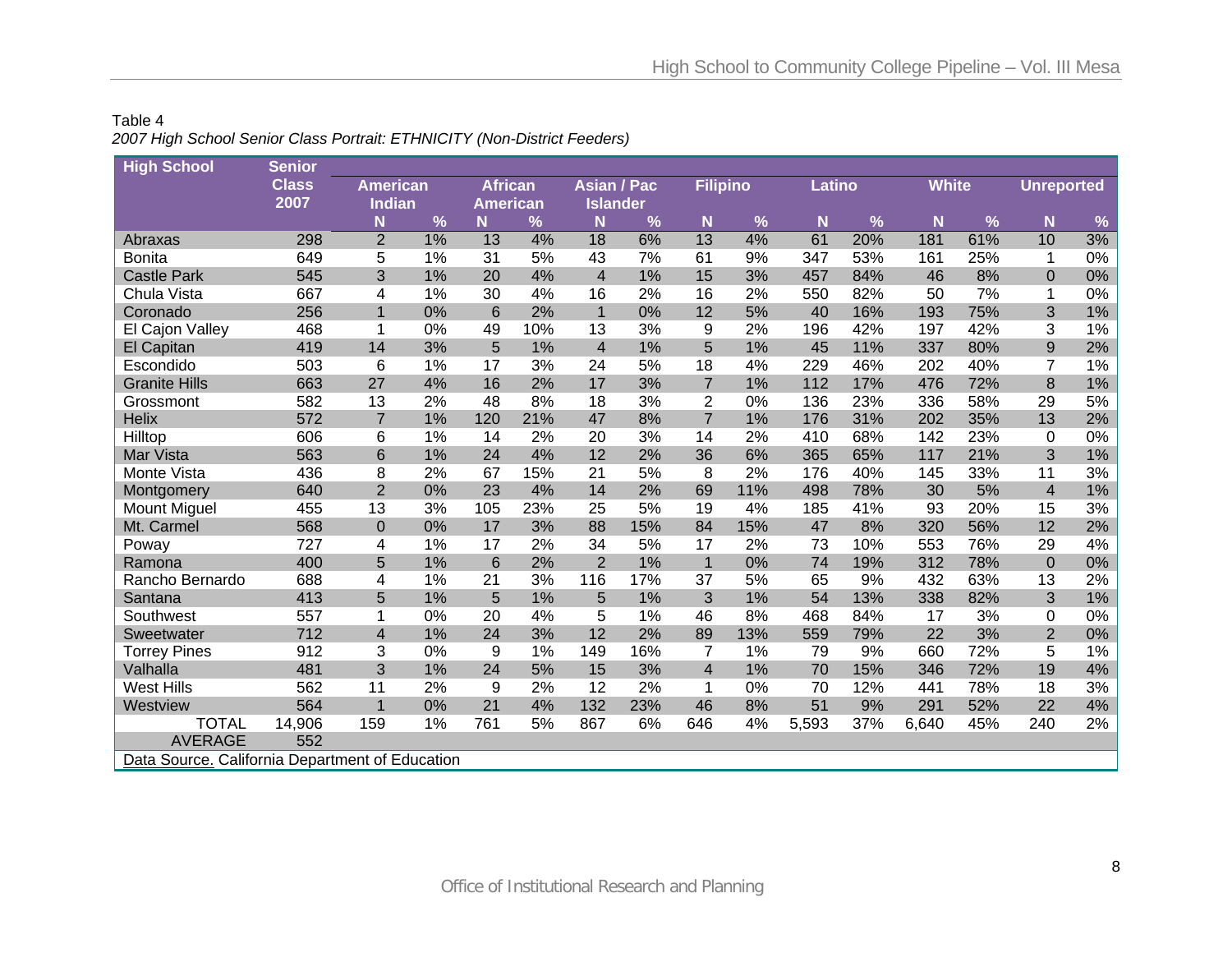## Section 1.3 2007 High School Senior Class Accomplishments

Tables 5 and 6 show the percents of the senior class that: (1) graduated from high school and (2) completed all A-G requirements. In addition, for the students who took the Scholastic Aptitude Test (SAT) in 2006-07, the average verbal, math, writing, and total scores are presented.

2007 Senior Class Accomplishments: District Feeder High Schools (Table 5)

- On average, 86% of the district feeder high school seniors successfully graduated from high school.
- 29% of the district feeder seniors completed their A-G requirements.
- The average SAT verbal, math, and writing scores were 450, 425, and 458 respectively.

2007 Senior Class Accomplishments: Non-District Feeder High Schools (Table 6)

- 81% of the seniors from the non-district feeder high schools successfully graduated from high school.
- $\bullet$ 34% percent completed their A-G requirements.
- Non-district feeder seniors had average SAT verbal, math, and writing scores of 491, 509, and 487 respectively.

Please note that a subsequent report will be issued by the San Diego Community College District containing information on SAT scores as they relate to placement scores.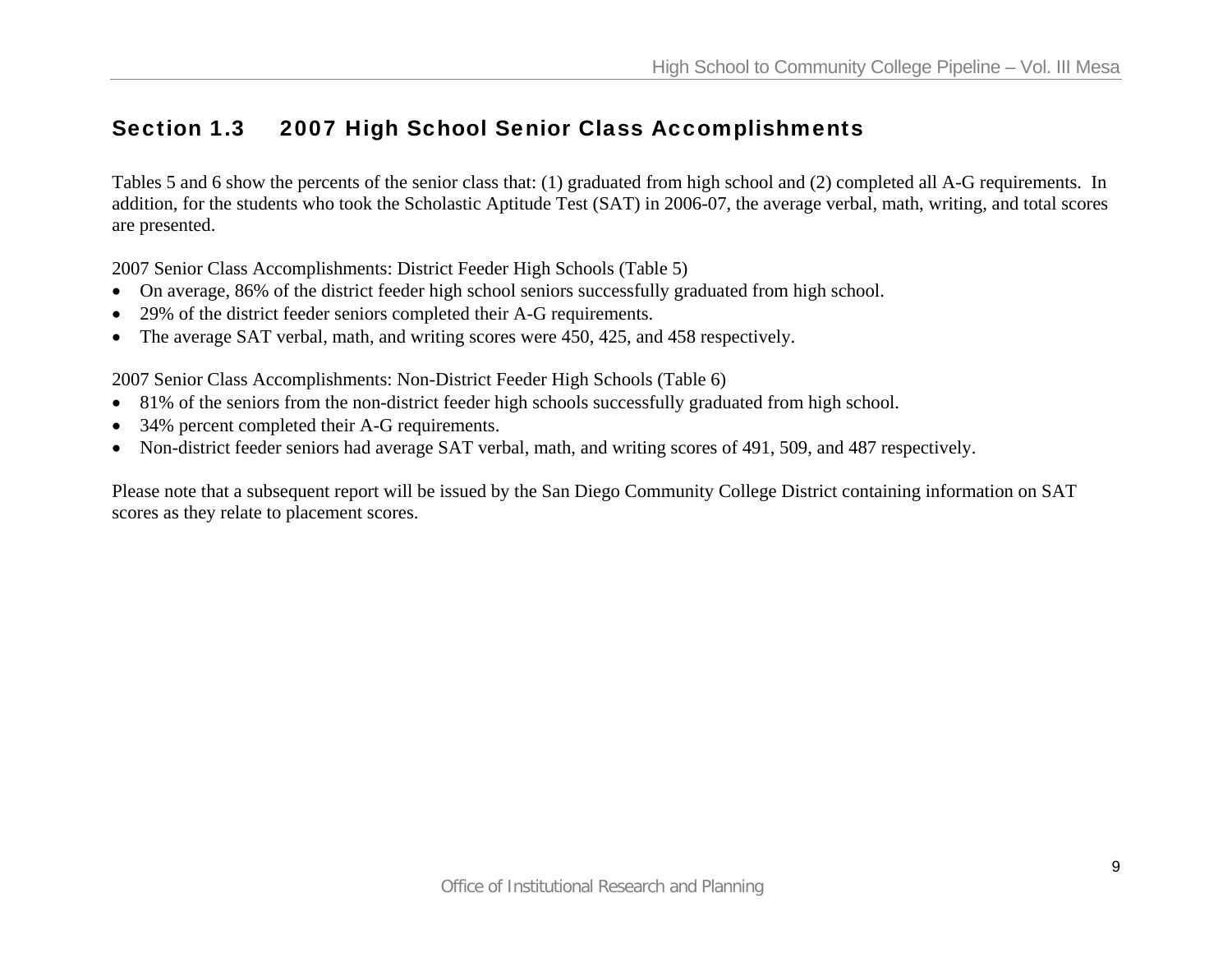#### Table 5

*Academic Profile of 2007 High School Seniors (District Feeders)* 

| <b>High School</b>                                                                                                   | <b>Senior</b> | <b>Senior Class Graduates</b> |     | $A - G$           |     | <b>2006-07 SAT Scores</b> |                   |                     |  |  |  |
|----------------------------------------------------------------------------------------------------------------------|---------------|-------------------------------|-----|-------------------|-----|---------------------------|-------------------|---------------------|--|--|--|
|                                                                                                                      | <b>Class</b>  | 2007                          |     | <b>Completers</b> |     | <b>Mean SAT</b>           | <b>Mean SAT</b>   | <b>Mean SAT</b>     |  |  |  |
|                                                                                                                      | 2007          | N                             | %   | N                 | %   | Verbal                    | <b>Math</b>       | <b>Writing</b>      |  |  |  |
| Clairemont                                                                                                           | 283           | 249                           | 88% | 129               | 52% | 471                       | 471               | 474                 |  |  |  |
| Crawford                                                                                                             | 286           | 217                           | 76% | 54                | 25% | 398                       | 405               | 389                 |  |  |  |
| Garfield                                                                                                             | 179           | 172                           | 96% | 0                 | 0%  | ---                       |                   | ---                 |  |  |  |
| Gompers                                                                                                              | 145           | 117                           | 81% | 41                | 35% | 376                       | 380               | 365                 |  |  |  |
| Henry                                                                                                                | 502           | 444                           | 88% | 189               | 43% | 521                       | 520               | 501                 |  |  |  |
| Hoover                                                                                                               | 348           | 285                           | 82% | 93                | 33% | 393                       | 429               | 394                 |  |  |  |
| Kearny                                                                                                               | 327           | 264                           | 81% | 87                | 33% | 434                       | 453               | 423                 |  |  |  |
| La Jolla                                                                                                             | 363           | 358                           | 99% | 234               | 65% | 574                       | 593               | 572                 |  |  |  |
| Madison                                                                                                              | 305           | 239                           | 78% | 74                | 31% | 446                       | 435               | 436                 |  |  |  |
| <b>Mark Twain</b>                                                                                                    | 250           | 44                            | 18% | 3                 | 7%  | ---                       | $\qquad \qquad -$ | $\qquad \qquad - -$ |  |  |  |
| Mira Mesa                                                                                                            | 554           | 519                           | 94% | 239               | 46% | 476                       | 504               | 469                 |  |  |  |
| <b>Mission Bay</b>                                                                                                   | 279           | 261                           | 94% | 79                | 30% | 459                       | 470               | 458                 |  |  |  |
| Morse                                                                                                                | 506           | 453                           | 90% | 167               | 37% | 442                       | 468               | 436                 |  |  |  |
| Point Loma                                                                                                           | 344           | 309                           | 90% | 113               | 37% | 495                       | 514               | 495                 |  |  |  |
| San Diego                                                                                                            | 479           | 411                           | 86% | 149               | 36% | 407                       | 416               | 405                 |  |  |  |
| <b>Scripps Ranch</b>                                                                                                 | 531           | 483                           | 91% | 274               | 57% | 532                       | 553               | 523                 |  |  |  |
| SDC&PA                                                                                                               | 190           | 174                           | 92% | 73                | 42% | 473                       | 461               | 461                 |  |  |  |
| Serra                                                                                                                | 388           | 360                           | 93% | 159               | 44% | 477                       | 482               | 472                 |  |  |  |
| University City                                                                                                      | 416           | 387                           | 93% | 154               | 40% | 52                        | 541               | 519                 |  |  |  |
| <b>TOTAL</b>                                                                                                         | 6,675         | 5,746                         | 86% | 1,948             | 29% |                           |                   |                     |  |  |  |
| <b>AVERAGE</b>                                                                                                       | 351           |                               |     |                   |     | 450                       | 425               | 458                 |  |  |  |
| Data Source. California Department of Education                                                                      |               |                               |     |                   |     |                           |                   |                     |  |  |  |
| Note. A to G completers are defined as students who complete a defined set of courses required for CSU/UC admission. |               |                               |     |                   |     |                           |                   |                     |  |  |  |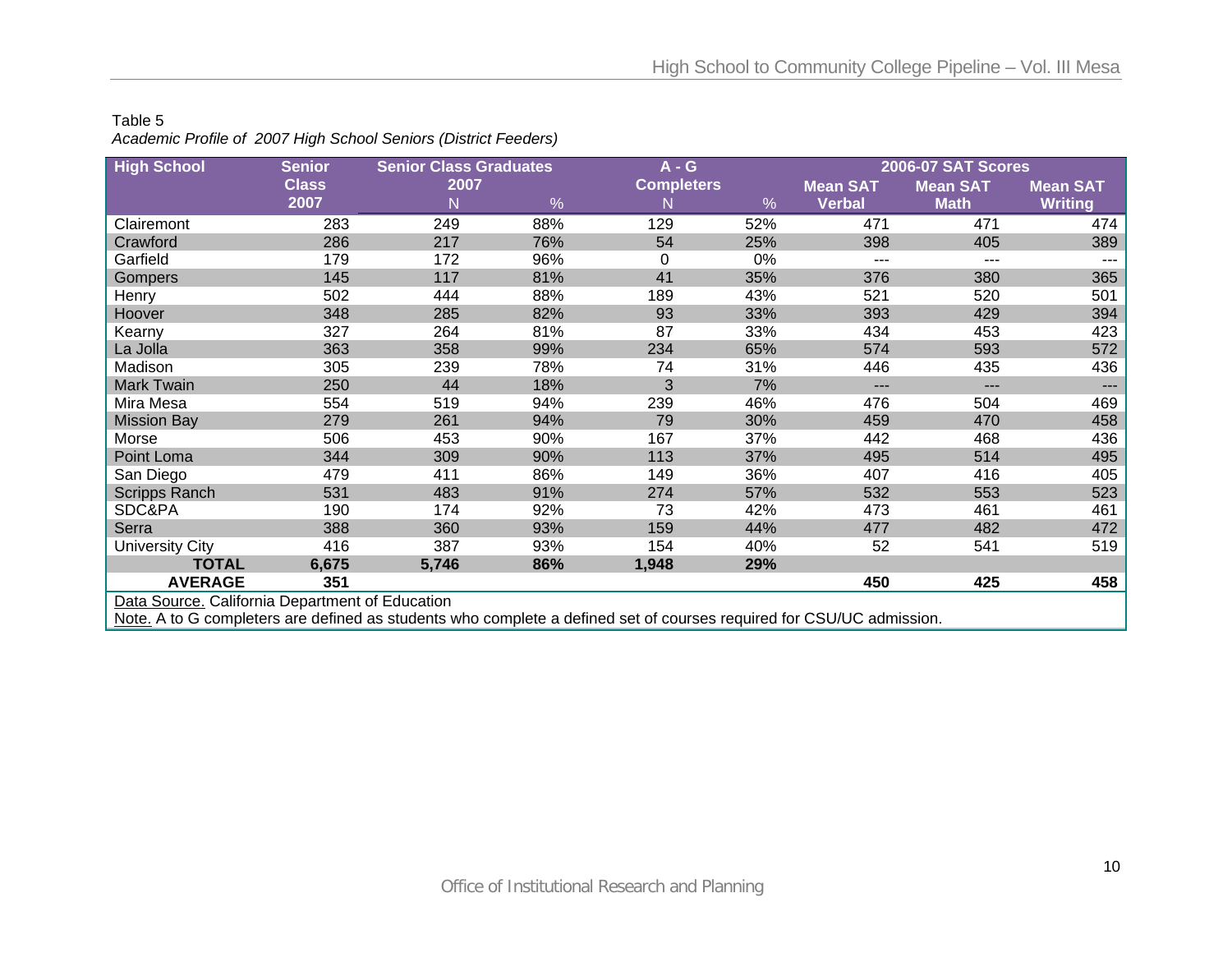#### Table 6 *Academic Profile of 2007 High School Seniors (Non-District Feeders)*

| <b>Mean SAT</b> |
|-----------------|
| <b>Writing</b>  |
| NA.             |
| 484             |
| 420             |
| 450             |
| 550             |
| 451             |
| 494             |
| 483             |
| 502             |
| 523             |
| 480             |
| 463             |
| 439             |
| 466             |
| 415             |
| 435             |
| 518             |
| 541             |
| 509             |
| 545             |
| 498             |
| 430             |
| 427             |
| 582             |
| 522             |
| 500             |
| 543             |
|                 |
| 487             |
|                 |
|                 |

<u>Note.</u> A to G completers are defined as students who complete a defined set of courses required for CSU/UC admission.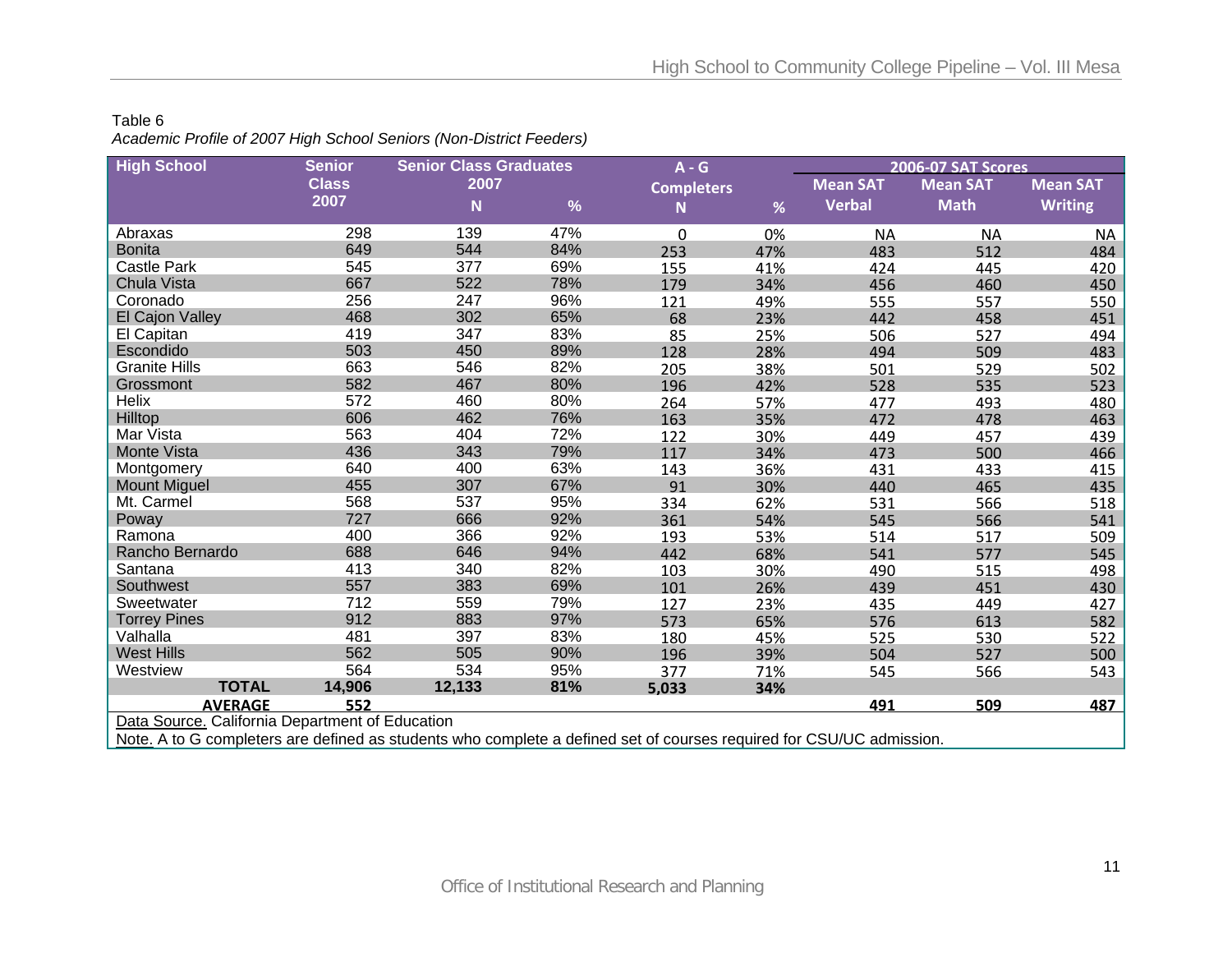# Chapter 2: Entering the Community College Pipeline

This chapter consists of two sections that describe the enrollment patterns and demographic characteristics of the high school to community college pipeline students. In particular, Section 2.1 shows the high school enrollment rates disaggregated by direct and delayed entry, while Section 2.2 examines demographic characteristics (gender, ethnicity, first-generation college student status).

# Section 2.1 Mesa College Enrollees – Direct and Delayed Entry

Mesa College Enrollees: District Feeder High Schools

- Approximately 14% of the 2007 district feeder high school graduates directly entered Mesa College in fall 2007 (see Table 7).
- The percents of Mesa fall 2007 direct entry enrollees from the 2007 graduating high school senior classes of the district feeders ranged from 3% (Morse High School) to 34% (Kearny High School) (see Table 7).
- On average, from 2003 to 2007 the percent change in the number of Mesa direct entry enrollees from district feeder high schools declined by 15% (see Table 7).
- The number of high school graduates enrolling at Mesa, as well as the percent capture rate, decreased from 2003 to 2005 and then remained rather stable (see Table 9 and Figures 2 and 3). Percent capture rate is the proportion of high school graduates enrolling at Mesa.
- Approximately 5% of the district feeder high school graduates who enrolled at Mesa in fall 2007 were delayed entry students (see Table 9).

Mesa College Enrollees: Non-District Feeder High Schools

- Approximately 2% of the 2007 non-district feeder high school graduates directly entered Mesa College in fall 2007 (see Table 8).
- The percents of Mesa fall 2007 direct entry enrollees from the 2007 graduating high school senior classes of the non-district feeders ranged from 1% (several high schools) to 6% (only Coronado High School) (see Table 8).
- On average, from 2003 to 2007 the percent change in the number of Mesa direct entry enrollees from non-district feeder high schools declined by 14% (Table 8).
- The number of high school graduates enrolling at Mesa, as well as the percent capture rate, decreased from 2003 to 2005 and then remained rather stable (see Table 10 and Figures 4 and 5). Percent capture rate is the proportion of high school graduates enrolling at Mesa.
- Approximately 9% of the non-district feeder high school graduates who enrolled at Mesa College in fall 2007 were delayed entry students (see Table 10).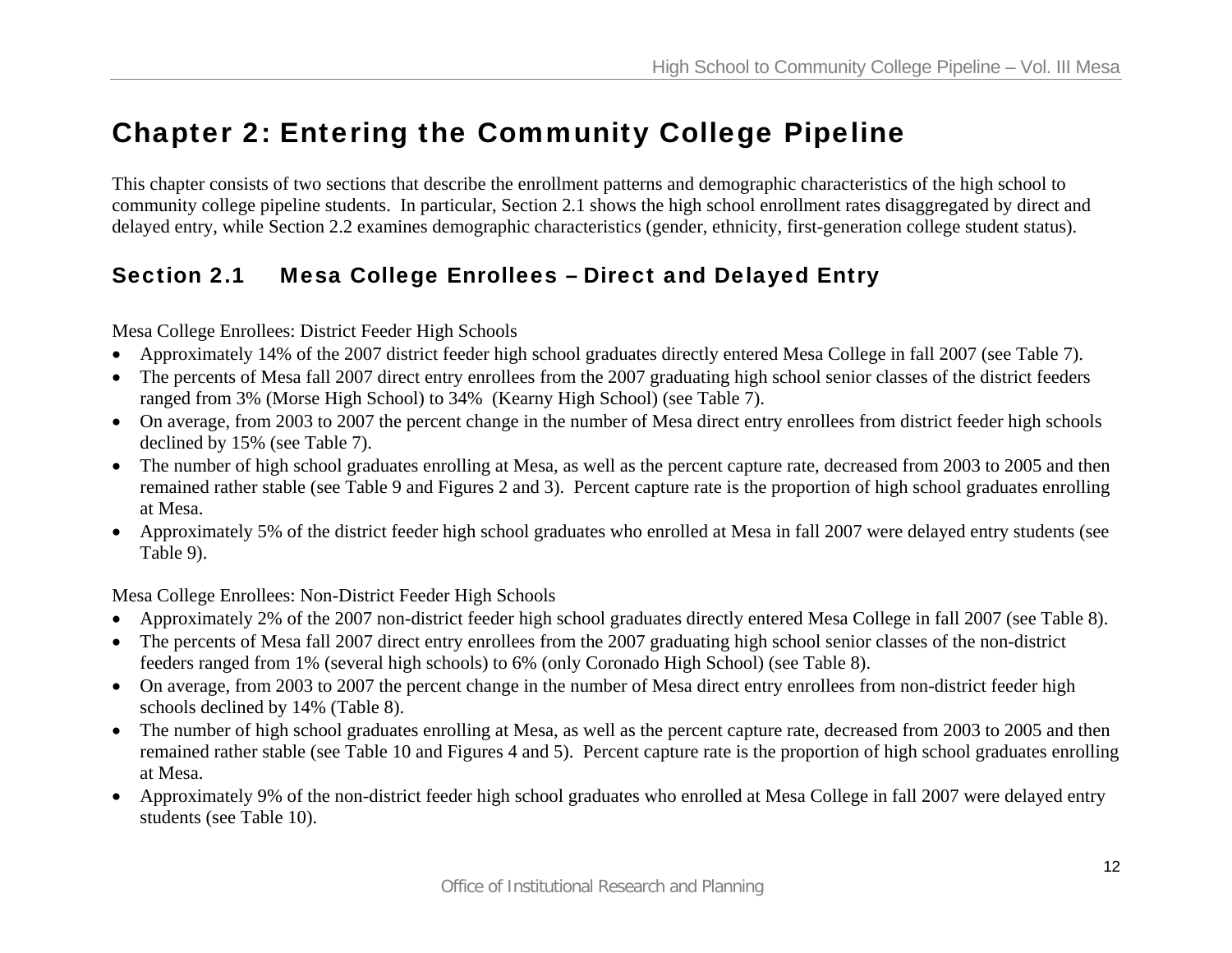#### Table 7 *Mesa Enrollees - Direct Entry (District Feeders)*

|                    |                    | <b>FALL 03</b>                 |                                |                    | FALL <sub>04</sub>      |                                |                    | <b>FALL 05</b>                 |                                |                    | <b>FALL 06</b>                 |                                |                    | <b>FALL 07</b>          |                                |                    | 2003 to 2007 %<br><b>Change</b> |
|--------------------|--------------------|--------------------------------|--------------------------------|--------------------|-------------------------|--------------------------------|--------------------|--------------------------------|--------------------------------|--------------------|--------------------------------|--------------------------------|--------------------|-------------------------|--------------------------------|--------------------|---------------------------------|
|                    | <b>HS</b><br>Grads | <b>Direct</b><br>Entrants<br>N | <b>Direct</b><br>Entry<br>$\%$ | <b>HS</b><br>Grads | Direct<br>Entrants<br>Ν | <b>Direct</b><br>Entry<br>$\%$ | <b>HS</b><br>Grads | <b>Direct</b><br>Entrants<br>N | <b>Direct</b><br>Entry<br>$\%$ | <b>HS</b><br>Grads | <b>Direct</b><br>Entrants<br>N | <b>Direct</b><br>Entry<br>$\%$ | <b>HS</b><br>Grads | Direct<br>Entrants<br>N | <b>Direct</b><br>Entry<br>$\%$ | <b>HS</b><br>Grads | Direct<br>Entrants<br>%         |
| Clairemont         | 226                | 57                             | 25%                            | 236                | 69                      | 29%                            | 254                | 78                             | 31%                            | 226                | 81                             | 36%                            | 249                | 77                      | 31%                            | 10%                | 35%                             |
| Crawford           | 267                | 33                             | 12%                            | 266                | 32                      | 12%                            | 259                | 24                             | 9%                             | 213                | 24                             | 11%                            | 217                | 20                      | 9%                             | $-19%$             | $-39%$                          |
| Garfield           | 168                | 5                              | 3%                             | 174                | $\overline{4}$          | 2%                             | 187                | $\overline{4}$                 | 2%                             | 169                | $\mathbf{1}$                   | 1%                             | 172                | $\overline{7}$          | 4%                             | 2%                 | 40%                             |
| Gompers            | 88                 | $\overline{7}$                 | 8%                             | 106                | 5                       | 5%                             | 105                | $\overline{c}$                 | 2%                             | 101                | 5                              | 5%                             | 117                | 5                       | 4%                             | 33%                | $-29%$                          |
| Henry              | 422                | 19                             | 5%                             | 407                | 28                      | 7%                             | 448                | 15                             | 3%                             | 443                | 27                             | 6%                             | 444                | 40                      | 9%                             | 5%                 | 111%                            |
| Hoover             | 269                | 33                             | 12%                            | 262                | 33                      | 13%                            | 306                | 31                             | 10%                            | 276                | 37                             | 13%                            | 285                | 26                      | 9%                             | 6%                 | $-21%$                          |
| Kearny             | 298                | 109                            | 37%                            | 285                | 100                     | 35%                            | 290                | 121                            | 42%                            | 251                | 94                             | 37%                            | 264                | 89                      | 34%                            | $-11%$             | $-18%$                          |
| La Jolla           | 364                | 57                             | 16%                            | 381                | 64                      | 17%                            | 349                | 47                             | 13%                            | 371                | 59                             | 16%                            | 358                | 61                      | 17%                            | $-2%$              | 7%                              |
| Madison            | 267                | 90                             | 34%                            | 235                | 81                      | 34%                            | 255                | 73                             | 29%                            | 247                | 74                             | 30%                            | 239                | 75                      | 31%                            | $-10%$             | $-17%$                          |
| <b>Mark Twain</b>  | 77                 | $\overline{7}$                 | 9%                             | 59                 | 9                       | 15%                            | 88                 | $\overline{7}$                 | 8%                             | 96                 | $\overline{7}$                 | 7%                             | 44                 | 14                      | 32%                            | $-43%$             | 100%                            |
| Mira Mesa          | 585                | 66                             | 11%                            | 511                | 59                      | 12%                            | 538                | 49                             | 9%                             | 510                | 22                             | 4%                             | 519                | 40                      | 8%                             | $-11%$             | $-39%$                          |
| <b>Mission Bay</b> | 299                | 65                             | 22%                            | 304                | 78                      | 26%                            | 281                | 60                             | 21%                            | 249                | 44                             | 18%                            | 261                | 64                      | 25%                            | $-13%$             | $-2%$                           |
| Morse              | 585                | 66                             | 11%                            | 607                | 46                      | 8%                             | 609                | 20                             | 3%                             | 548                | 37                             | 7%                             | 453                | 12                      | 3%                             | $-23%$             | $-82%$                          |
| Point Loma         | 377                | 70                             | 19%                            | 364                | 79                      | 22%                            | 396                | 54                             | 14%                            | 326                | 59                             | 18%                            | 309                | 66                      | 21%                            | $-18%$             | $-6%$                           |
| San Diego          | 439                | 24                             | 5%                             | 423                | 23                      | 5%                             | 437                | 23                             | 5%                             | 382                | 29                             | 8%                             | 411                | 21                      | 5%                             | $-6%$              | $-13%$                          |
| Scripps Ranch      | 437                | 63                             | 14%                            | 459                | 55                      | 12%                            | 453                | 43                             | 9%                             | 483                | 41                             | 8%                             | 483                | 31                      | 6%                             | 11%                | $-51%$                          |
| SDC&PA             | 177                | 13                             | 7%                             | 170                | 9                       | 5%                             | 163                | 16                             | 10%                            | 179                | 11                             | 6%                             | 174                | 14                      | 8%                             | $-2%$              | 8%                              |
| Serra              | 352                | 68                             | 19%                            | 340                | 56                      | 16%                            | 319                | 46                             | 14%                            | 329                | 60                             | 18%                            | 360                | 63                      | 18%                            | 2%                 | $-7%$                           |
| University City    | 319                | 85                             | 27%                            | 410                | 95                      | 23%                            | 407                | 76                             | 19%                            | 395                | 93                             | 24%                            | 387                | 71                      | 18%                            | 21%                | $-16%$                          |
| <b>Total</b>       | 6,016              | 937                            | 16%                            | 5,999              | 925                     | 15%                            | 6,144              | 789                            | 13%                            | 5,794              | 805                            | 14%                            | 5,746              | 796                     | 14%                            | $-4%$              | -15%                            |

Data Sources: High School Graduate Data- California Department of Education (CDE) and Enrollment Data- SDCCD Information Systems

<u>Note.</u> The CDE did not provide Garfield graduate counts for 2004 and 2007. The 2004 Garfield graduate count was estimated by taking the mean of the Garfield graduate counts for 2003-2007, and the 2007 graduate count was provided by the Garfield High School Registrar's Office.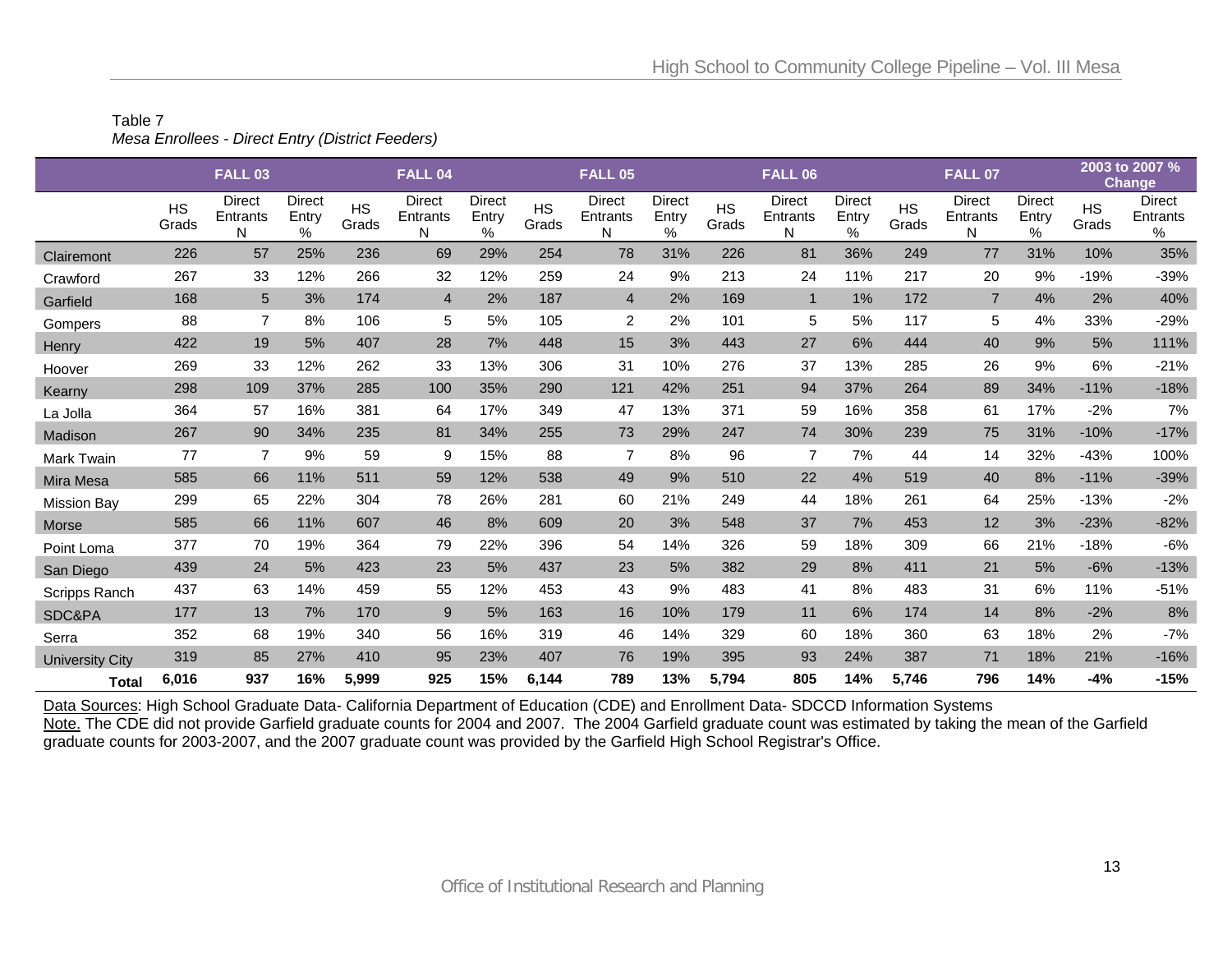#### Table 8 *Mesa Enrollees - Direct Entry (Non-District Feeders)*

|                      |           | <b>FALL 03</b> |               |           | FALL <sub>04</sub> |            |           | <b>FALL 05</b> |               |           | <b>FALL 06</b> |               |           | <b>FALL 07</b> |               |                          | 2003 to 2007 %<br><b>Change</b> |
|----------------------|-----------|----------------|---------------|-----------|--------------------|------------|-----------|----------------|---------------|-----------|----------------|---------------|-----------|----------------|---------------|--------------------------|---------------------------------|
|                      | <b>HS</b> | <b>Direct</b>  | <b>Direct</b> | <b>HS</b> | <b>Direct</b>      | Direct     | <b>HS</b> | <b>Direct</b>  | <b>Direct</b> | <b>HS</b> | <b>Direct</b>  | <b>Direct</b> | <b>HS</b> | <b>Direct</b>  | <b>Direct</b> | <b>HS</b>                | <b>Direct</b>                   |
|                      | Grads     | Entrants<br>N  | Entry<br>$\%$ | Grads     | Entrants<br>N      | Entry<br>% | Grads     | Entrants<br>N  | Entry<br>$\%$ | Grads     | Entrants<br>N  | Entry<br>$\%$ | Grads     | Entrants<br>N  | Entry<br>%    | Grads                    | Entrants<br>N                   |
| Abraxas              | 66        | 2              | 3%            | 97        | $\overline{2}$     | 2%         | 97        | $\overline{7}$ | 7%            | 77        | $\overline{0}$ | 0%            | 139       | 3              | 2%            | 111%                     | 50%                             |
| <b>Bonita</b>        | 615       | 11             | 2%            | 632       | 17                 | 3%         | 598       | 21             | 4%            | 610       | 25             | 4%            | 544       | 17             | 3%            | $-12%$                   | 55%                             |
| <b>Castle Park</b>   | 414       | $\overline{4}$ | 1%            | 384       | $\overline{7}$     | 2%         | 411       | $\overline{2}$ | 0%            | 394       | 10             | 3%            | 377       | 8              | 2%            | $-9%$                    | 100%                            |
| Chula Vista          | 556       | 20             | 4%            | 519       | 13                 | 3%         | 483       | 19             | 4%            | 462       | 14             | 3%            | 522       | 14             | 3%            | $-6%$                    | $-30%$                          |
| Coronado             | 212       | 22             | 10%           | 244       | 18                 | 7%         | 217       | 20             | 9%            | 218       | 21             | 10%           | 247       | 16             | 6%            | 17%                      | $-27%$                          |
| El Cajon Valley      | 302       | 3              | 1%            | 312       | 3                  | 1%         | 365       | 3              | 1%            | 334       | 4              | 1%            | 302       | 3              | 1%            | $0\%$                    | 0%                              |
| El Capitan           | 385       | 6              | 2%            | 394       | $\Omega$           | 0%         | 338       | 2              | 1%            | 367       | $\overline{4}$ | 1%            | 347       | 6              | 2%            | $-10%$                   | 0%                              |
| Escondido            | 368       | 5              | 1%            | 396       | 12                 | 3%         | 405       | 5              | 1%            | 474       | 10             | 2%            | 450       | 10             | 2%            | 22%                      | 100%                            |
| <b>Granite Hills</b> | 614       | 5              | 1%            | 458       | 8                  | 2%         | 521       | 5              | 1%            | 567       | 3              | 1%            | 546       | 8              | 1%            | $-11%$                   | 60%                             |
| Grossmont            | 413       | 4              | 1%            | 428       | 9                  | 2%         | 459       | 2              | 0%            | 401       | 6              | 1%            | 467       | 6              | 1%            | 13%                      | 50%                             |
| <b>Helix</b>         | 415       | 15             | 4%            | 444       | 21                 | 5%         | 412       | $\,6$          | 1%            | 413       | $\overline{7}$ | 2%            | 460       | 14             | 3%            | 11%                      | $-7%$                           |
| Hilltop              | 470       | 10             | 2%            | 479       | 3                  | 1%         | 501       | $\overline{7}$ | 1%            | 431       | 8              | 2%            | 462       | $\overline{7}$ | 2%            | $-2%$                    | $-30%$                          |
| Mar Vista            | 473       | 18             | 4%            | 489       | 16                 | 3%         | 491       | 8              | 2%            | 421       | 6              | 1%            | 404       | 6              | 1%            | $-15%$                   | $-67%$                          |
| Monte Vista          | 399       | $\overline{7}$ | 2%            | 340       |                    | 0%         | 383       | 8              | 2%            | 333       | 7              | 2%            | 343       | 4              | 1%            | $-14%$                   | $-43%$                          |
| Montgomery           | 542       | 6              | 1%            | 532       | 10 <sup>1</sup>    | 2%         | 611       | 8              | 1%            | 402       | 5              | 1%            | 400       | 10             | 3%            | $-26%$                   | 67%                             |
| <b>Mount Miguel</b>  | 407       | 16             | 4%            | 272       | 9                  | 3%         | 337       | -1             | 0%            | 326       | 3              | 1%            | 307       | 6              | 2%            | $-25%$                   | $-63%$                          |
| Mt. Carmel           | 779       | 59             | 8%            | 788       | 53                 | 7%         | 524       | 25             | 5%            | 429       | 20             | 5%            | 537       | 26             | 5%            | $-31%$                   | $-56%$                          |
| Poway                | 639       | 25             | 4%            | 654       | 18                 | 3%         | 628       | 12             | 2%            | 636       | 20             | 3%            | 666       | 22             | 3%            | 4%                       | $-12%$                          |
| Ramona               | 375       | $\overline{7}$ | 2%            | 436       | 6                  | 1%         | 423       | 5              | 1%            | 375       | $\overline{7}$ | 2%            | 366       | 11             | 3%            | $-2%$                    | 57%                             |
| Rancho Bernardo      | 701       | 33             | 5%            | 749       | 45                 | 6%         | 671       | 33             | 5%            | 690       | 26             | 4%            | 646       | 28             | 4%            | $-8%$                    | $-15%$                          |
| Santana              | 373       | $\overline{4}$ | 1%            | 366       | 5                  | 1%         | 337       | 3              | 1%            | 297       | 3              | 1%            | 340       | $\overline{2}$ | 1%            | $-9%$                    | $-50%$                          |
| Southwest            | 470       | 10             | 2%            | 474       | $\overline{7}$     | 1%         | 500       | 10             | 2%            | 342       | 9              | 3%            | 383       | $\overline{7}$ | 2%            | $-19%$                   | $-30%$                          |
| Sweetwater           | 648       | 23             | 4%            | 604       | 11                 | 2%         | 567       | 13             | 2%            | 502       | 8              | 2%            | 559       | 9              | 2%            | $-14%$                   | $-61%$                          |
| <b>Torrey Pines</b>  | 675       | 14             | 2%            | 749       | 9                  | 1%         | 772       | 18             | 2%            | 784       | 26             | 3%            | 883       | 21             | 2%            | 31%                      | 50%                             |
| Valhalla             | 564       | 5              | 1%            | 326       | 9                  | 3%         | 397       | 8              | 2%            | 356       |                | 0%            | 397       | $\overline{2}$ | 1%            | $-30%$                   | $-60%$                          |
| <b>West Hills</b>    | 478       | 10             | 2%            | 481       | 11                 | 2%         | 478       | 10             | 2%            | 446       | 8              | 2%            | 505       | 9              | 2%            | 6%                       | $-10%$                          |
| Westview             |           |                |               |           |                    |            | 356       | 8              | 2%            | 526       | 28             | 5%            | 534       | 21             | 4%            | $\overline{\phantom{a}}$ |                                 |
| <b>Total</b>         | 12,353    | 344            | 3%            | 12,047    | 323                | 3%         | 12.282    | 269            | 2%            | 11,613    | 289            | 2%            | 12,133    | 296            | 2%            | $-2%$                    | $-14%$                          |

Data Sources: High School Graduate Data- California Department of Education (CDE) and Enrollment Data- SDCCD Information Systems Note. Data are unavailable for the following high schools: Horizon, Marian Catholic, Our Lady of Peace, St. Augustine, and USD.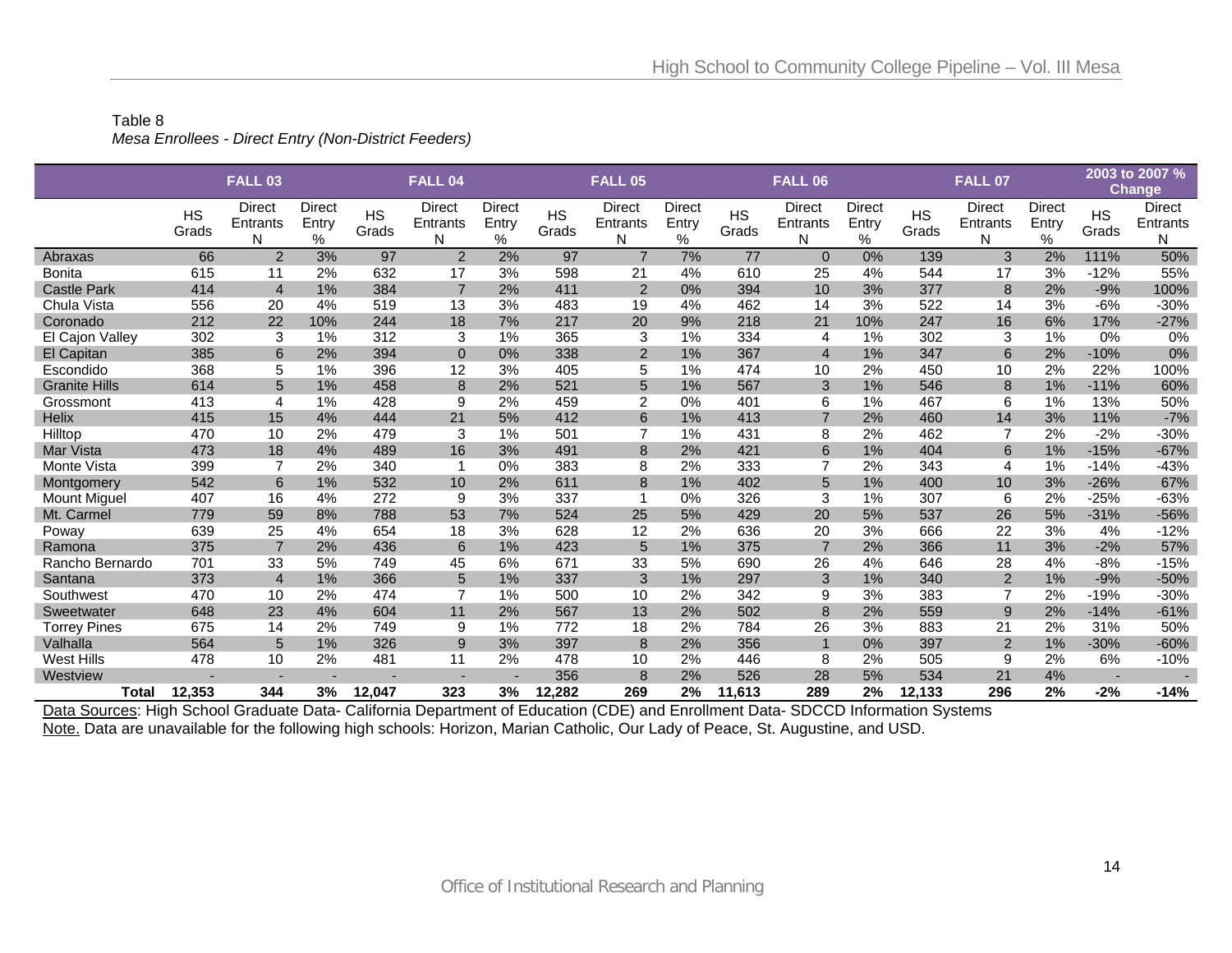#### Table 9 *Mesa Enrollees - Direct and Delayed Entry (District Feeders)*

| <b>Mesa Term</b>   | <b>FALL 03</b> |         | FALL 04       |         | <b>FALL 05</b> |         | <b>FALL 06</b> |         | <b>FALL 07</b> |         |
|--------------------|----------------|---------|---------------|---------|----------------|---------|----------------|---------|----------------|---------|
| Graduation<br>Year | # of<br>Grads  | Percent | # of<br>Grads | Percent | # of<br>Grads  | Percent | # of<br>Grads  | Percent | # of<br>Grads  | Percent |
| 2000               | 4              | 0%      |               |         |                |         |                |         |                |         |
| 2001               | 13             | 1%      | 5             | 0%      |                |         |                |         |                |         |
| 2002               | 15             | 2%      | 9             | 1%      | 0              | $0\%$   |                |         |                |         |
| 2003               | 937            | 97%     | 28            | 3%      | 6              | $1\%$   | $\overline{2}$ | 0%      |                |         |
| 2004               |                |         | 925           | 96%     | 24             | 3%      |                | 1%      | 2              | 0%      |
| 2005               |                |         |               |         | 789            | 96%     | 22             | 3%      | 14             | 2%      |
| 2006               |                |         |               |         |                |         | 805            | 96%     | 23             | 3%      |
| 2007               |                |         |               |         |                |         |                |         | 796            | 95%     |
| <b>TOTAL</b>       | 969            | 100%    | 967           | 100%    | 819            | 100%    | 836            | 100%    | 835            | 100%    |

Data Source. SDCCD Information Systems



Figure 2. *Me esa enrollees – 5- -years of direct an nd delayed (District F Feeders).* 

Data Source for Figures 2 and 3. SDCCD Information Systems



Figure 3. *Mesa percent capture rate* – *5-years of dire ect and delayed (D District Feeders).*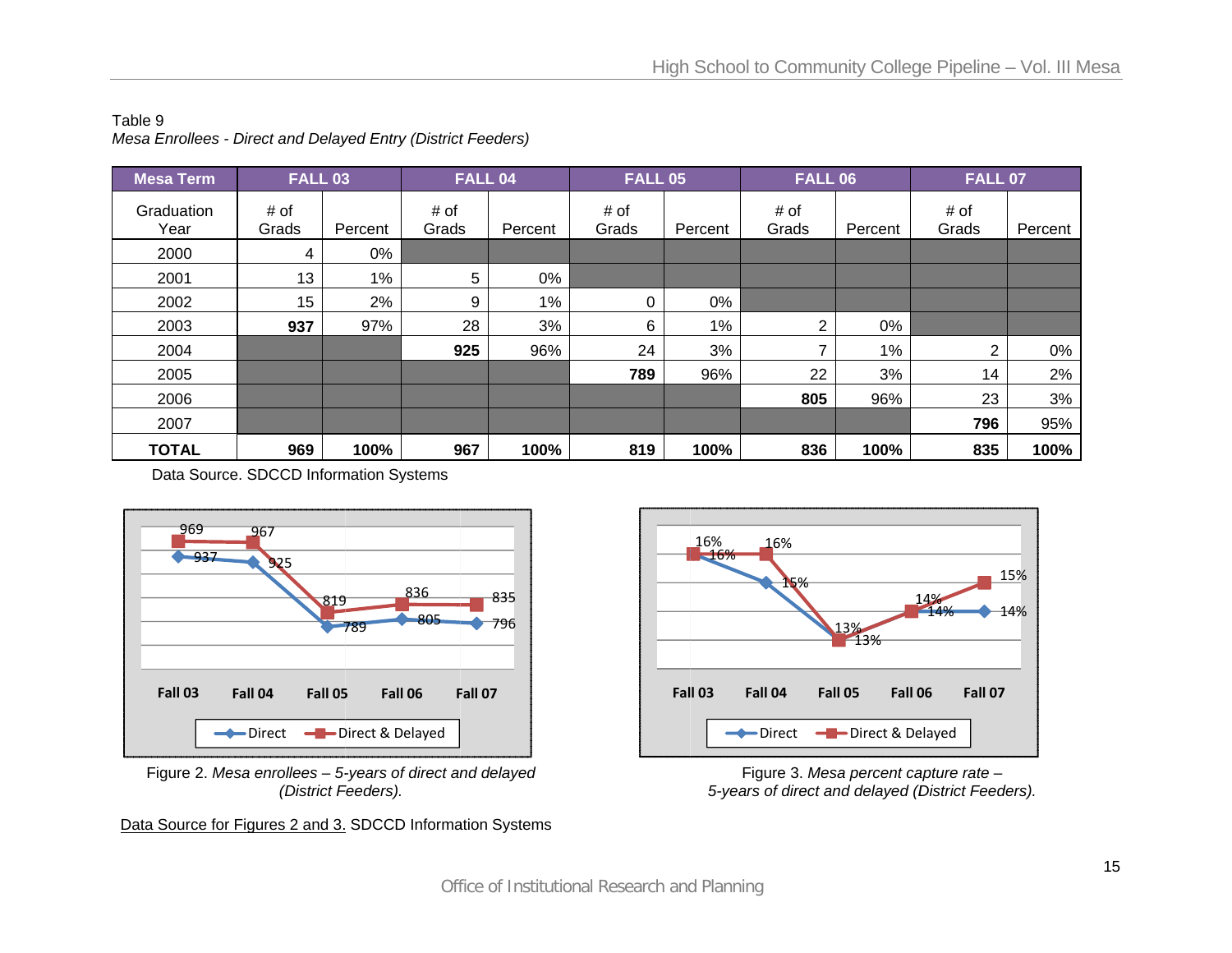| <b>Mesa Term</b>   | <b>FALL 03</b> |         | FALL 04       |         | <b>FALL 05</b> |         | <b>FALL 06</b> |         | <b>FALL 07</b> |         |
|--------------------|----------------|---------|---------------|---------|----------------|---------|----------------|---------|----------------|---------|
| Graduation<br>Year | # of<br>Grads  | Percent | # of<br>Grads | Percent | # of<br>Grads  | Percent | # of<br>Grads  | Percent | # of<br>Grads  | Percent |
| 2000               | 2              | 0%      |               |         |                |         |                |         |                |         |
| 2001               | 4              | $1\%$   | 5             | $1\%$   |                |         |                |         |                |         |
| 2002               | 13             | 4%      | 9             | 3%      | 6              | 2%      |                |         |                |         |
| 2003               | 344            | 95%     | 10            | 3%      | 9              | 3%      |                | $0\%$   |                |         |
| 2004               |                |         | 323           | 93%     | 17             | 6%      | 13             | 4%      | $\overline{2}$ | $1\%$   |
| 2005               |                |         |               |         | 269            | 89%     | 19             | 6%      | 9              | 3%      |
| 2006               |                |         |               |         |                |         | 289            | 90%     | 18             | 5%      |
| 2007               |                |         |               |         |                |         |                |         | 296            | 91%     |
| <b>TOTAL</b>       | 363            | 100%    | 347           | 100%    | 301            | 100%    | 322            | 100%    | 325            | 100%    |

Table 10 *Mesa Enrollees - Direct and Dela ayed Entry (Non-D District Feeders)*

Data Source. SDCCD Information Systems



*5-years of di direct and delayed d (Non-District Fe eeders).*  Figure 4. *Mesa e enrollees –* 

Data Source for Figures 4 and 5. SDCCD Information Systems



 Fig ure 5. *Mesa perc cent capture rate – – 5-years of d direct and delaye d (Non-District Fe eeders).*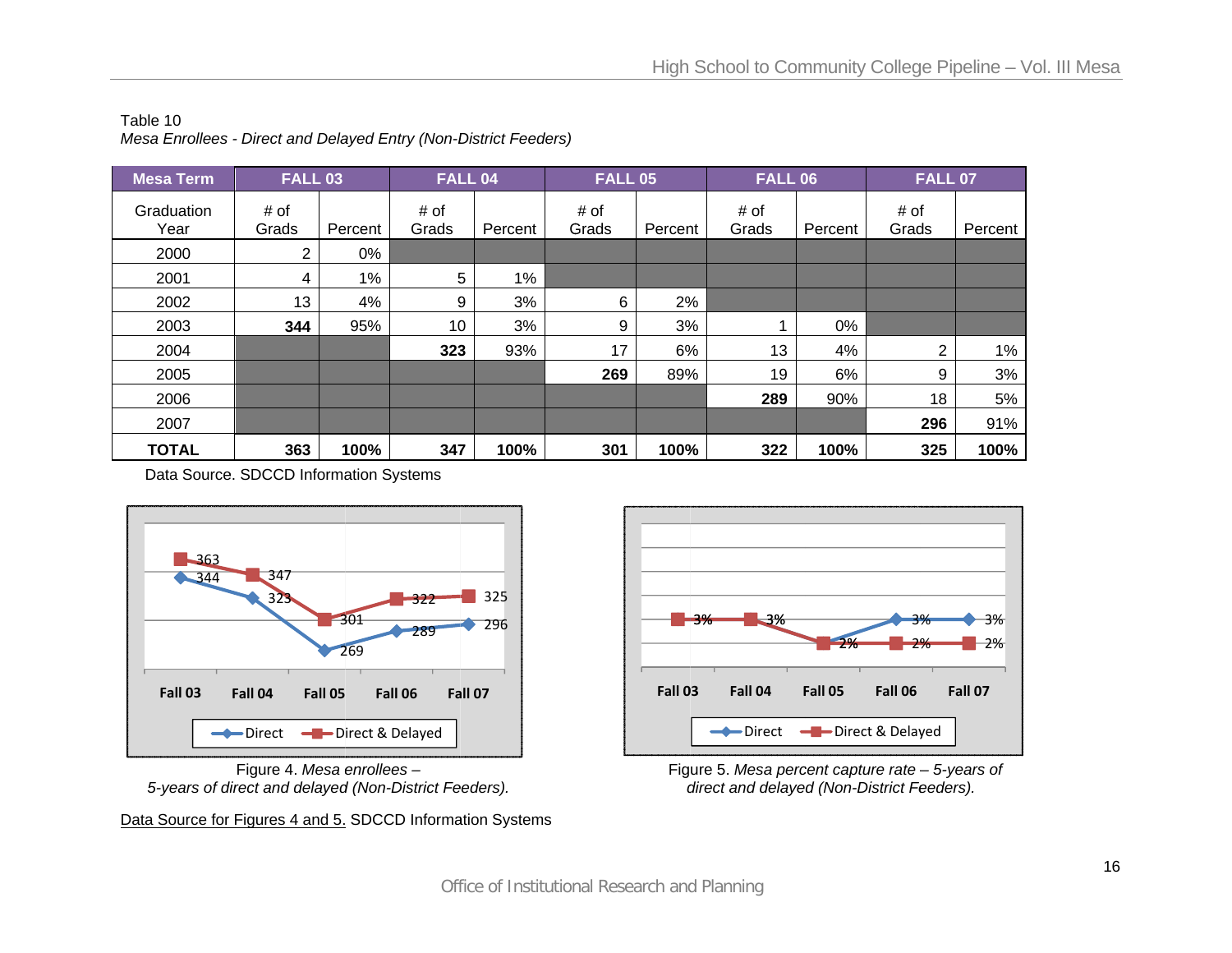### Section 2.2 Demographic Characteristics of Entering High School Graduates

This section provides data on the demographic characteristics of the high school graduates who enrolled in Mesa College in fall 2007. Data reflect combined direct and delayed entry district feeder high school students only.

#### GENDER:

• Of the combined direct and delayed entry district feeder high school graduates enrolled at Mesa in fall 2007, 49% were female and 51% male (see Table 11).

#### RACE/ETHNICITY:

- The racial/ethnic composition of the fall 2007 Mesa cohort of combined direct and delayed entry district feeder high school graduates was: 28% white, 27% Latino, 20% Asian / Pacific Islander, 10% African American, 5% Filipino, and 1% American Indian. For the remainder, 2% were reported as other and 7% were unreported (see Table 11 and Figure 6). The racial/ethnic composition of the 2007 high school senior class was: 34% Latino, 30% white, 14% African American, 13% Asian / Pacific Islander, 9% Filipino, and <1% American Indian (see Table 3). A comparison of the two populations suggests that Latinos, African Americans, and Filipinos are underrepresented, while Asians / Pacific Islanders are overrepresented at Mesa (Please note that the former population comprises both direct and delayed entry students, which include the Classes of 2004 through 2007, whereas the senior class portrait examines only the Class of 2007. However, the two populations are comparable as only 5% of the former population comprises delayed entry students from the Classes of 2004 through 2006.).
- The percent of Latino students increased slightly over the five fall terms, from 22% in 2003 to 27% in 2007 (see Table 11).

#### FIRST GENERATION COLLEGE STUDENT:

- In 2007, 28% of the combined direct and delayed district feeder high school graduates were first generation college students (see Table 11).
- The percent of first generation college students increased slightly over the five-year period from 24% in 2003 to 28% in 2007 (see Table 11).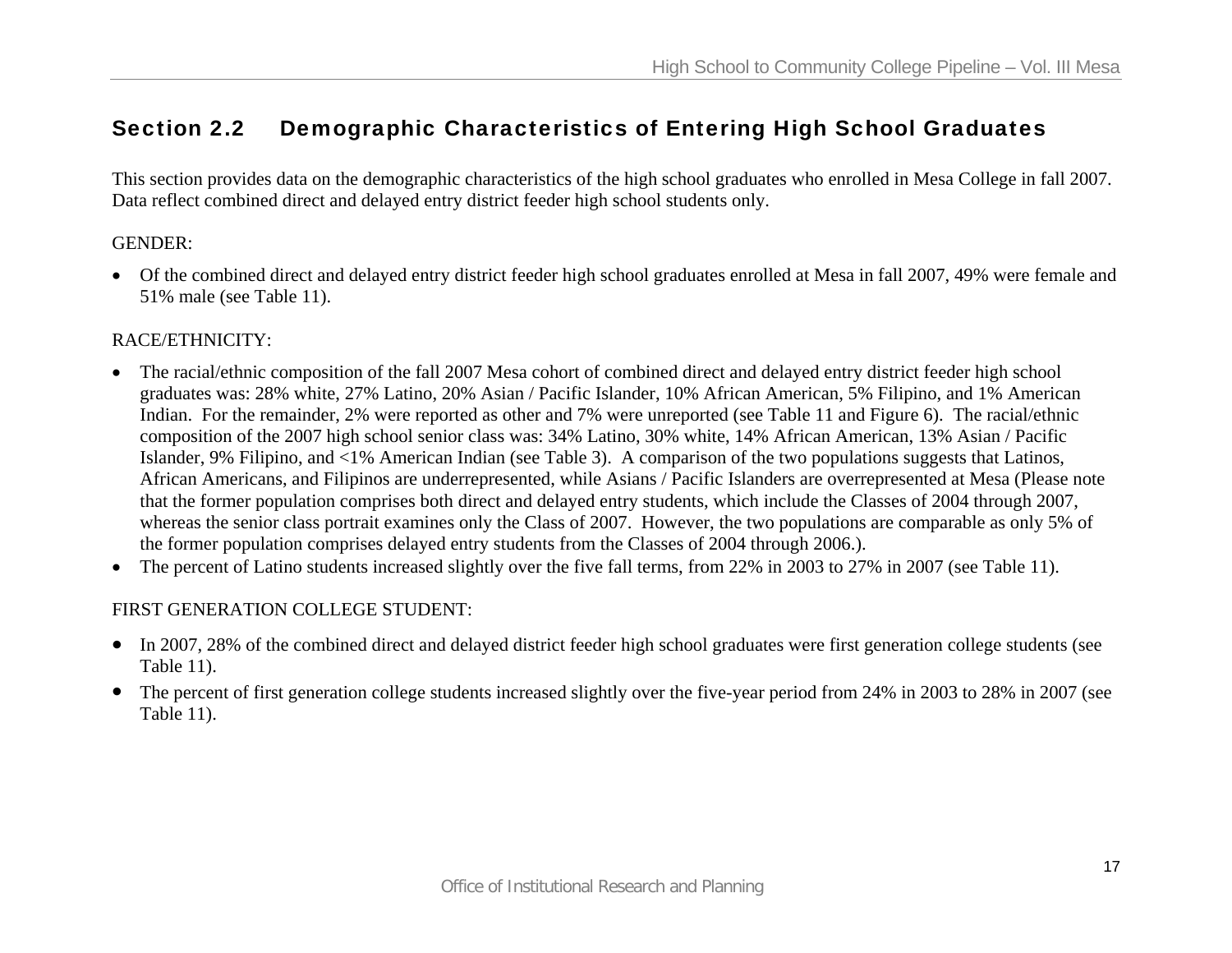#### Table 11 *Race/Ethnicity of Mesa Direct and Delayed Entry High School Graduates (District Feeders)*

|                            | <b>FALL 03</b> | FALL <sub>04</sub> | <b>FALL 05</b> | <b>FALL 06</b> | <b>FALL 07</b> |
|----------------------------|----------------|--------------------|----------------|----------------|----------------|
| <b>Total N of Students</b> | 969            | 967                | 819            | 836            | 835            |
| <b>GENDER</b>              |                |                    |                |                |                |
| Female                     | 46%            | 49%                | 48%            | 48%            | 49%            |
| Male                       | 54%            | 51%                | 52%            | 52%            | 51%            |
| Unreported                 | $< 1\%$        | $< 1\%$            | 0%             | 0%             | 0%             |
| <b>ETHNICITY</b>           |                |                    |                |                |                |
| American Indian            | < 1%           | 1%                 | 1%             | 1%             | 1%             |
| African American           | 9%             | 9%                 | 10%            | 9%             | 10%            |
| Asian / Pacific Islander   | 21%            | 22%                | 22%            | 21%            | 20%            |
| Filipino                   | 9%             | 7%                 | 8%             | 7%             | 5%             |
| Latino                     | 22%            | 23%                | 21%            | 22%            | 27%            |
| White                      | 28%            | 28%                | 29%            | 30%            | 28%            |
| Other                      | 5%             | 3%                 | 3%             | 3%             | 2%             |
| Unreported                 | 6%             | 7%                 | 6%             | 7%             | 7%             |
| <b>FIRST GENERATION</b>    |                |                    |                |                |                |
| Not first generation       | 76%            | 74%                | 74%            | 76%            | 72%            |
| First generation           | 24%            | 26%                | 26%            | 24%            | 28%            |

Data Source. SDCCD Information Systems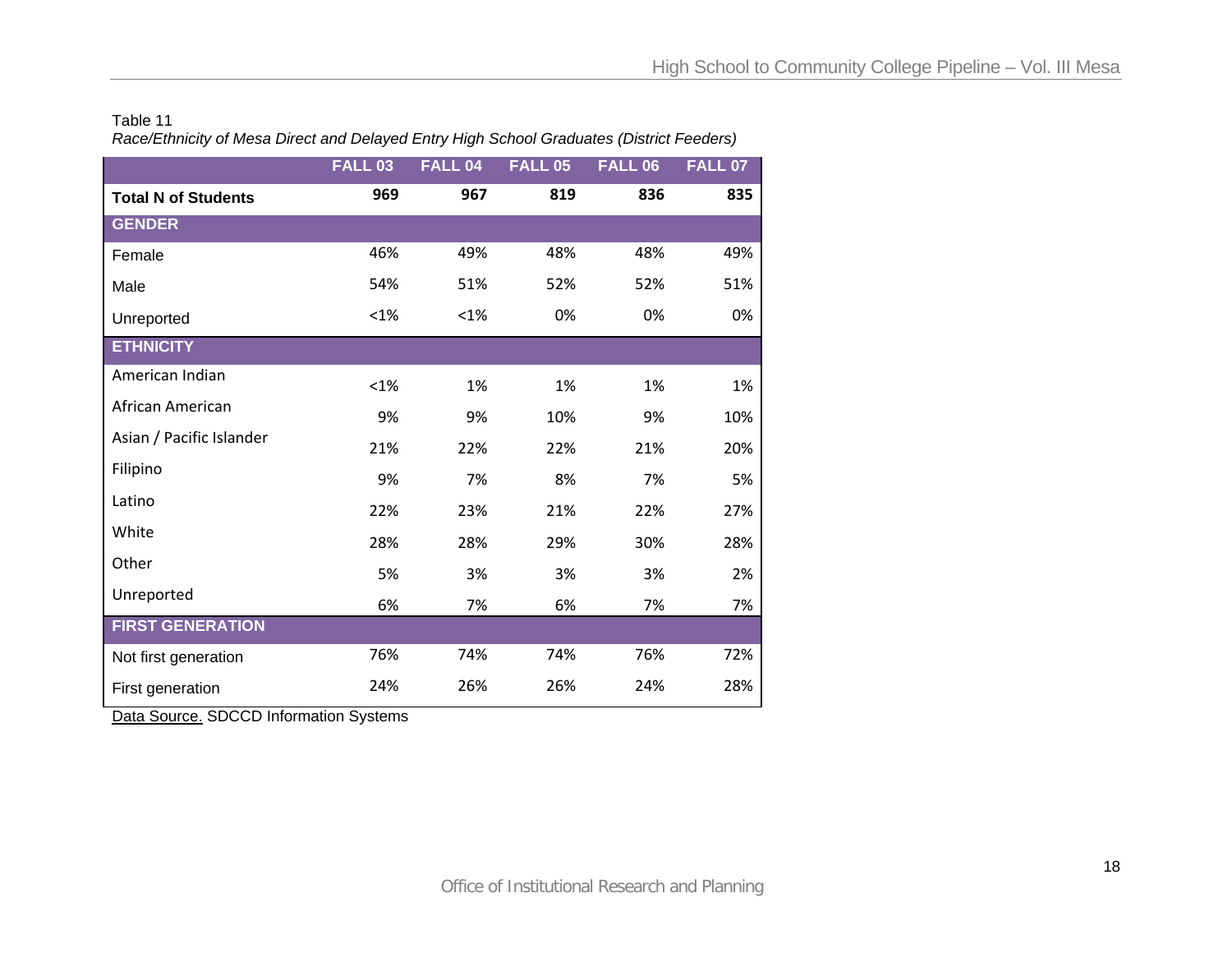

Figure 2. *Race/ethnicity of Mesa direct and delayed entry high school graduates (District Feeders).*

#### Data Source. SDCCD Information Systems

<u>Note.</u> Although excluded from the figure above, "Other" and "Unreported" ethnic groups are included in the total denominator.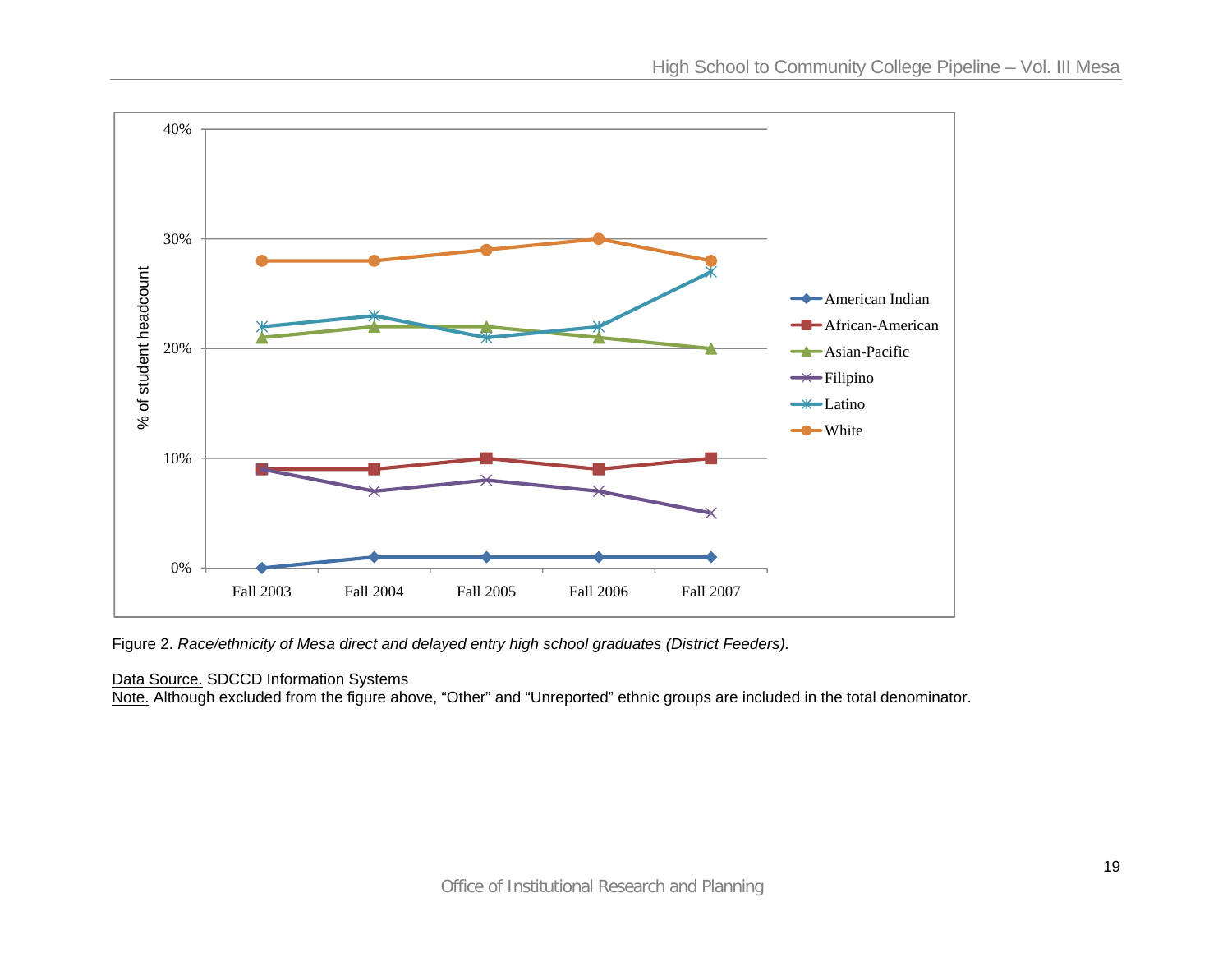# Chapter 3: College Placement

The assessment tests used in the district help determine which levels of English and math courses would offer students the greatest opportunities for learning, academic challenge, and success. Students are encouraged to take the assessment tests as they matriculate in the college. For the high school graduates who took an assessment test prior to their fall enrollment in the district, this section summarizes what levels of courses these students qualified to enroll in (i.e., transfer level, associate degree-level, basic skills) for reading, writing, and math courses. Although students can also obtain a placement level by successful completion of prerequisite courses, the data in this section reflect only students who qualified for a particular placement level based on the assessment test score*.* Course sequences in relation to placement scores are displayed for English in Figure 7 and math in Figure 8.

The data described in Sections 3.1 through 3.4 reflect combined direct and delayed entry district feeder high school graduates enrolled at Mesa College in fall 2007. Data are provided for district feeder high schools only since the majority of non-district feeder high school students did not take placement tests during most terms.



Figure 3. *English course sequence relative to placement.* Figure 4. *Math course sequence relative to placement.*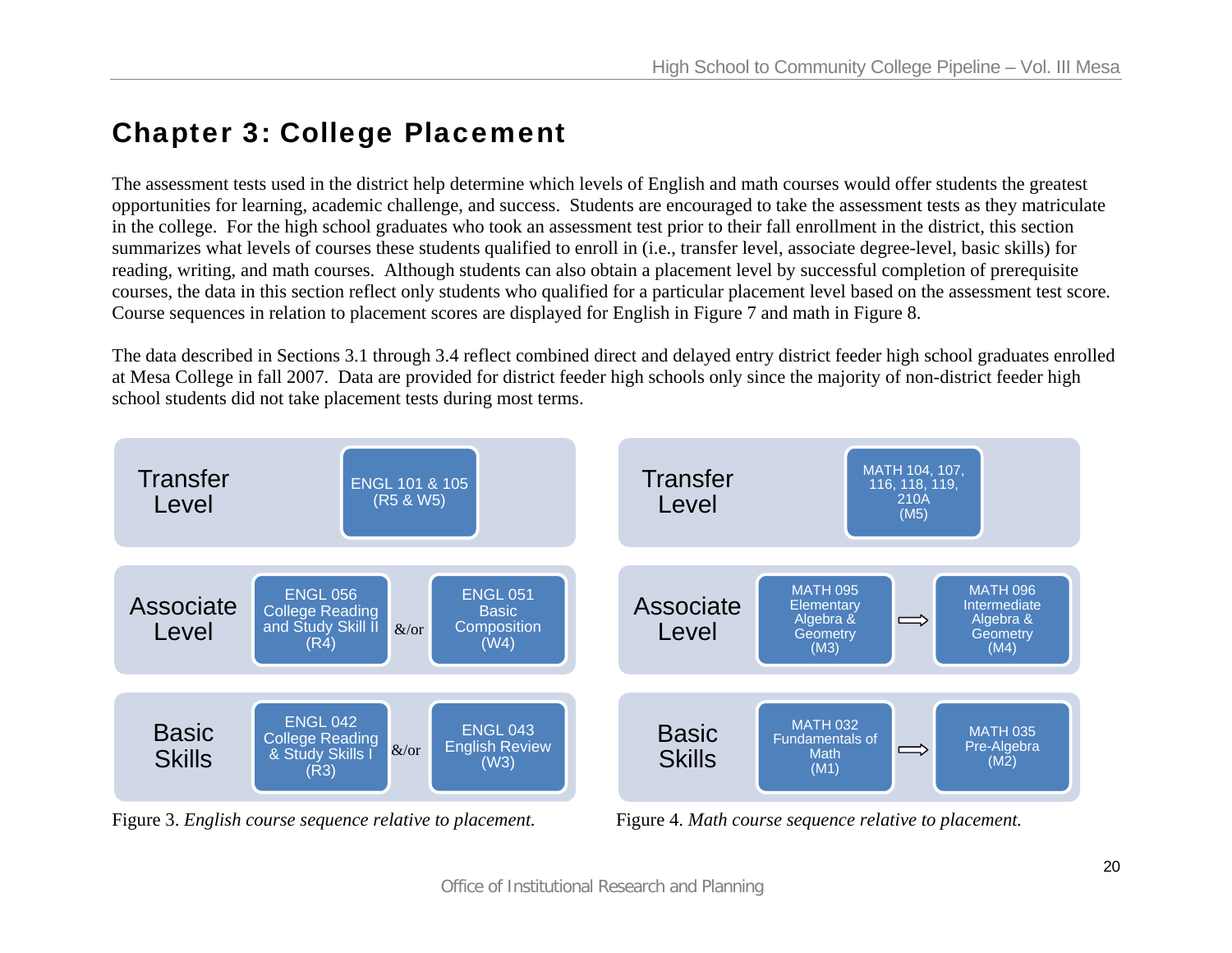### Section 3.1 Reading Placement Outcomes

- In fall 2007, of the combined direct and delayed entry students from district feeder high schools, 16% did not take a placement test, 10% "Need Advising" which means that their test scores very low and warranted a meeting with a counselor, 11% placed at Basic Skills (up from 4% in 2003), 23% placed at the Associate degree-level (up from 13% in 2003), and 40% placed at the Transfer level (down from 58% in 2003).
- •Transfer level placements exhibited a dramatic decline from fall 2003 to fall 2005, increased slightly in 2006, and then leveled off.
- •The percentage of Associate degree-level placements increased over the five-year period from 13% to 23%.
- Over the five-year period of 2003 to 2007, the percentage of Basic Skills placements increased from 4% in 2003 to 11% in 2007. See Figure 9 for an illustration of the aforementioned points.



Figure 5. *Mesa reading placement outcomes of combined direct and delayed entry students over a five-year period (District Feeders).*  Data Source. SDCCD Information Systems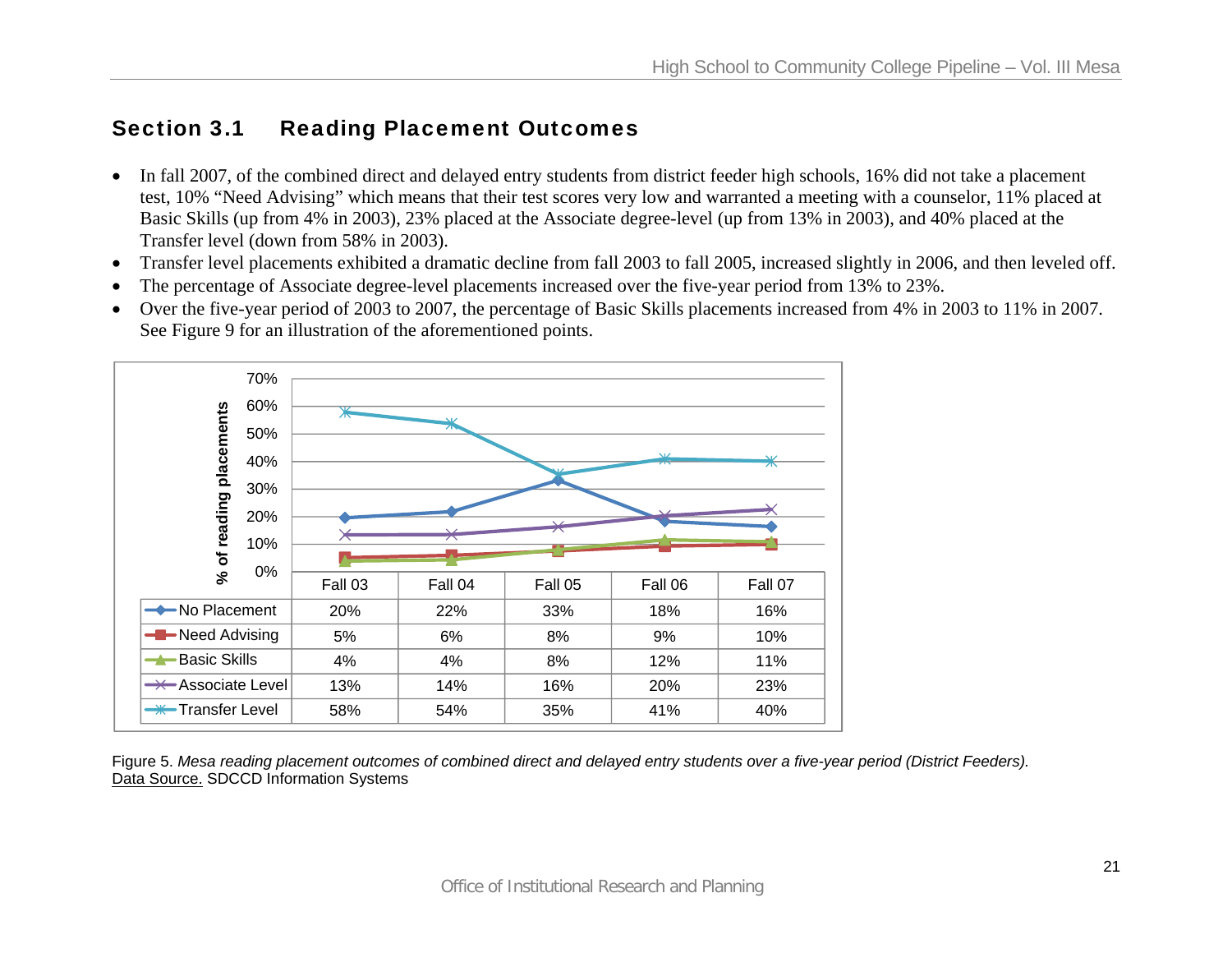### Section 3.2 Writing Placement Outcomes

- In fall 2007, of the combined direct and delayed entry students from district feeder high schools, approximately 16% did not take a placement test, 10% "Needed Advising" which means that their test scores were very low and warranted a meeting with a counselor, 17% placed at Basic Skills (up from 10% in 2003), 33% placed at the Associate degree-level (up from 25% in 2003), and 24% placed at the Transfer level (down from 41% in 2003).
- $\bullet$ Transfer level placements exhibited a dramatic decline from 2003 to 2005 and then peaked slightly in 2006.
- •The percentage of Associate degree-level placements increased from one-quarter in 2003 to one-third in 2007.
- • Although Basic Skills constitutes the smallest proportion of the three course placement levels, it has seen substantial growth in terms of percent change over the five-year period of 2003 to 2007, increasing from 10% in 2003 to 17% in 2007. See Figure 10 for an illustration of the aforementioned points.



Figure 6. *Mesa writing placement outcomes of combined direct and delayed entry students over a five-year period (District Feeders)*  Data Source. SDCCD Information Systems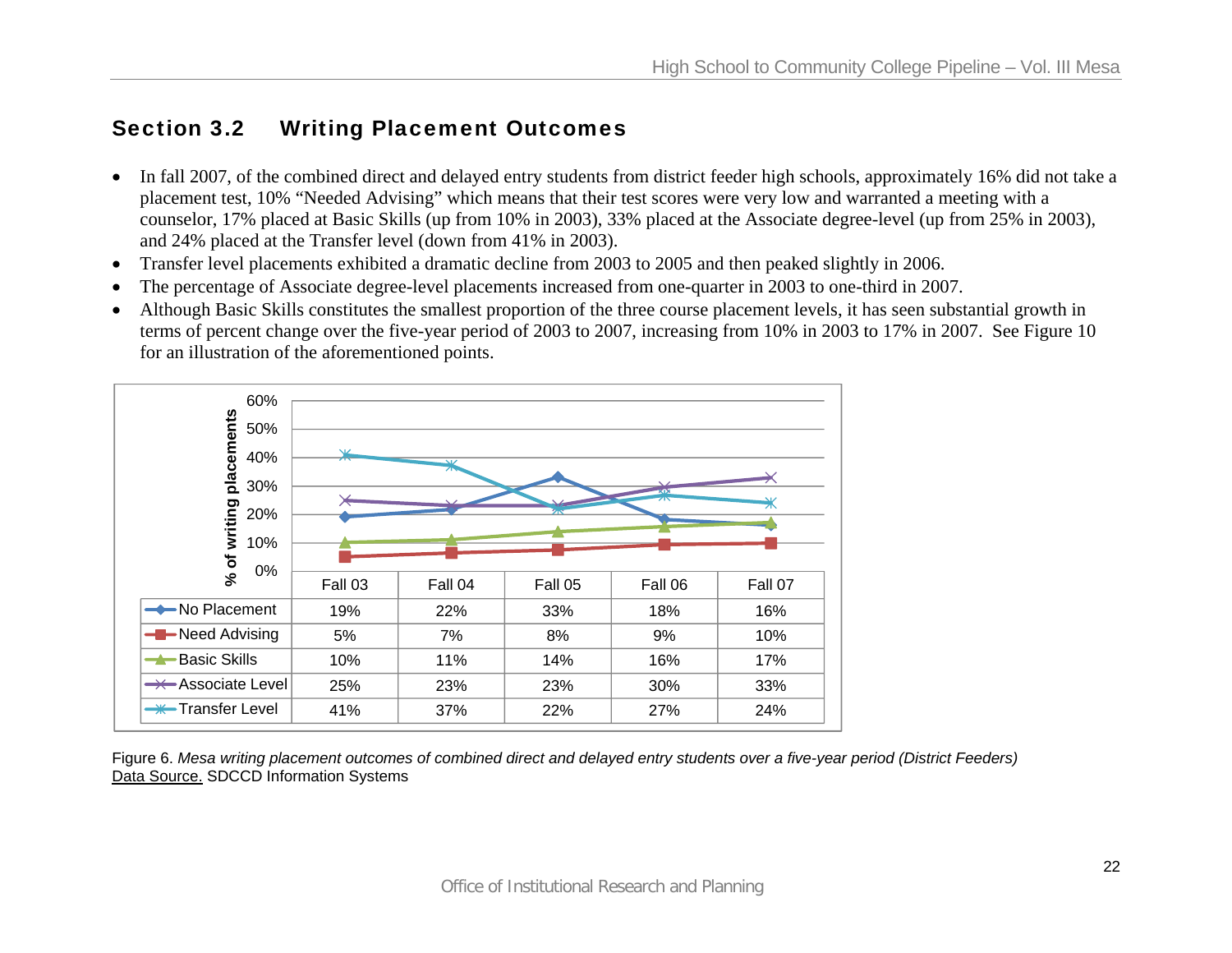### Section 3.3 Math Placement Outcomes

- In fall 2007, of the combined direct and delayed entry students from district feeder high schools, 16% did not take a placement test, 3% needed to "Take Algebra Readiness Test", 31% placed at Basic Skills, 32% placed at the Associate degree-level, and 18% placed at the Transfer level.
- Among the three placement levels, Transfer level placements consistently constituted the smallest proportion of placements during the five-year period of 2003 to 2007.
- The percentage of Associate degree-level placements varied within the range of 30% and 38% over the five-year period of 2003 to 2007.
- Over the five-year period of 2003 to 2007, Basic Skills grew from 24% to 31%. See Figure 11 for an illustration of the aforementioned points.



Figure 7. *Mesa math placement outcomes of combined direct and delayed entry students over a five-year period (District Feeders)*  Data Source. SDCCD Information Systems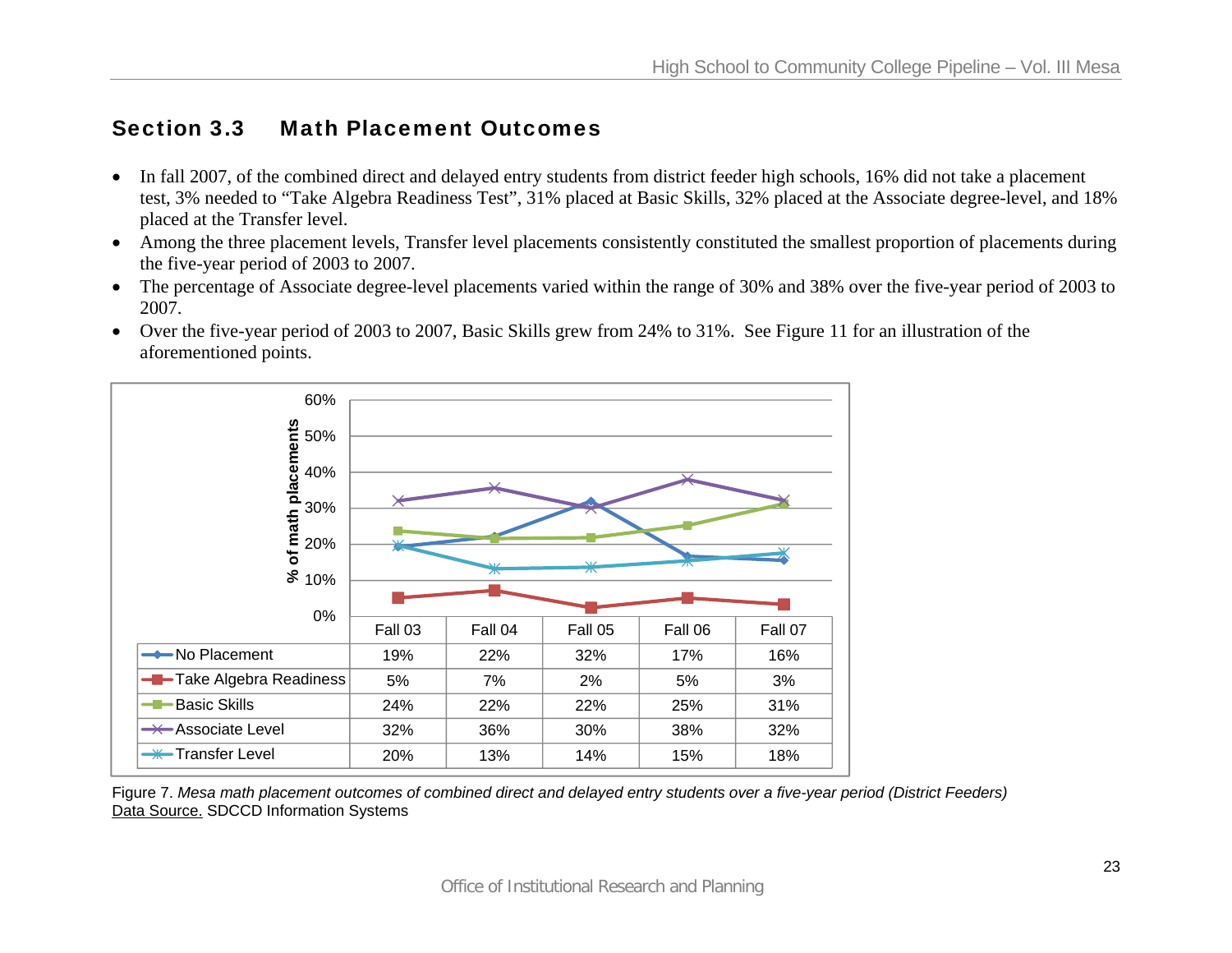# Chapter 4: First-Semester Outcomes

Chapter 4 describes how first-time students from the district feeder high schools performed during their first academic term. This chapter is divided into five sections: Setting the Context, Average Unit Completion, Retention, Successful Course Completion, and Course Outcomes.

# Section 4.1 Setting the Context

Valid enrollments include all course enrollments in which the grade notation is A, B, C, D, F, CR (Credit Received), NC (No Credit Received), I (Incomplete), W (Withdrawal), or RD (Report Delayed). Valid enrollments for combined direct and delayed entry district feeder high school students disaggregated by race/ethnicity are shown in Table 12 for fall 2003 to 2007.

- For combined direct and delayed district feeder high school students in 2007, the valid enrollments by race/ethnicity mirror the racial/ethnic composition of the student population (note the similarities between Tables 11 and 12 as well as Figures 6 and 12).
- Enrollments by Latino students climbed from 20% in 2003 to 26% in 2007 (see Figure 12).

| <b>Valid Enrollments</b> | <b>Fall 2003</b> |      | <b>Fall 2004</b> |      | <b>Fall 2005</b> |      | <b>Fall 2006</b> |      | <b>Fall 2007</b> |      |
|--------------------------|------------------|------|------------------|------|------------------|------|------------------|------|------------------|------|
|                          | N                | %    | N                | %    | N                | %    | N                | %    | N                | $\%$ |
| American Indian          | ÷                |      | $\star$          | *    | $\star$          |      |                  |      |                  |      |
| African American         | 307              | 9%   | 382              | 11%  | 325              | 11%  | 310              | 10%  | 272              | 9%   |
| Asian / Pacific Islander | 753              | 22%  | 745              | 21%  | 578              | 20%  | 569              | 19%  | 587              | 20%  |
| Filipino                 | 317              | 9%   | 235              | 7%   | 222              | 8%   | 200              | 7%   | 154              | 5%   |
| Latino                   | 696              | 20%  | 803              | 23%  | 566              | 20%  | 641              | 22%  | 782              | 26%  |
| White                    | 994              | 29%  | 1,003            | 28%  | 868              | 31%  | 918              | 31%  | 911              | 30%  |
| Other                    | 181              | 5%   | 94               | 3%   | 115              | 4%   | 102              | 3%   | 59               | 2%   |
| Unreported               | 206              | 6%   | 259              | 7%   | 159              | 6%   | 218              | 7%   | 237              | 8%   |
| <b>Total</b>             | 3,454            | 100% | 3,521            | 100% | 2,833            | 100% | 2,958            | 100% | 3,002            | 100% |

#### Table 12

*Mesa Valid Enrollment by Race/Ethnicity – 5 Years of Combined Direct and Delayed Entry (District Feeders)* 

Data Source. SDCCD Information Systems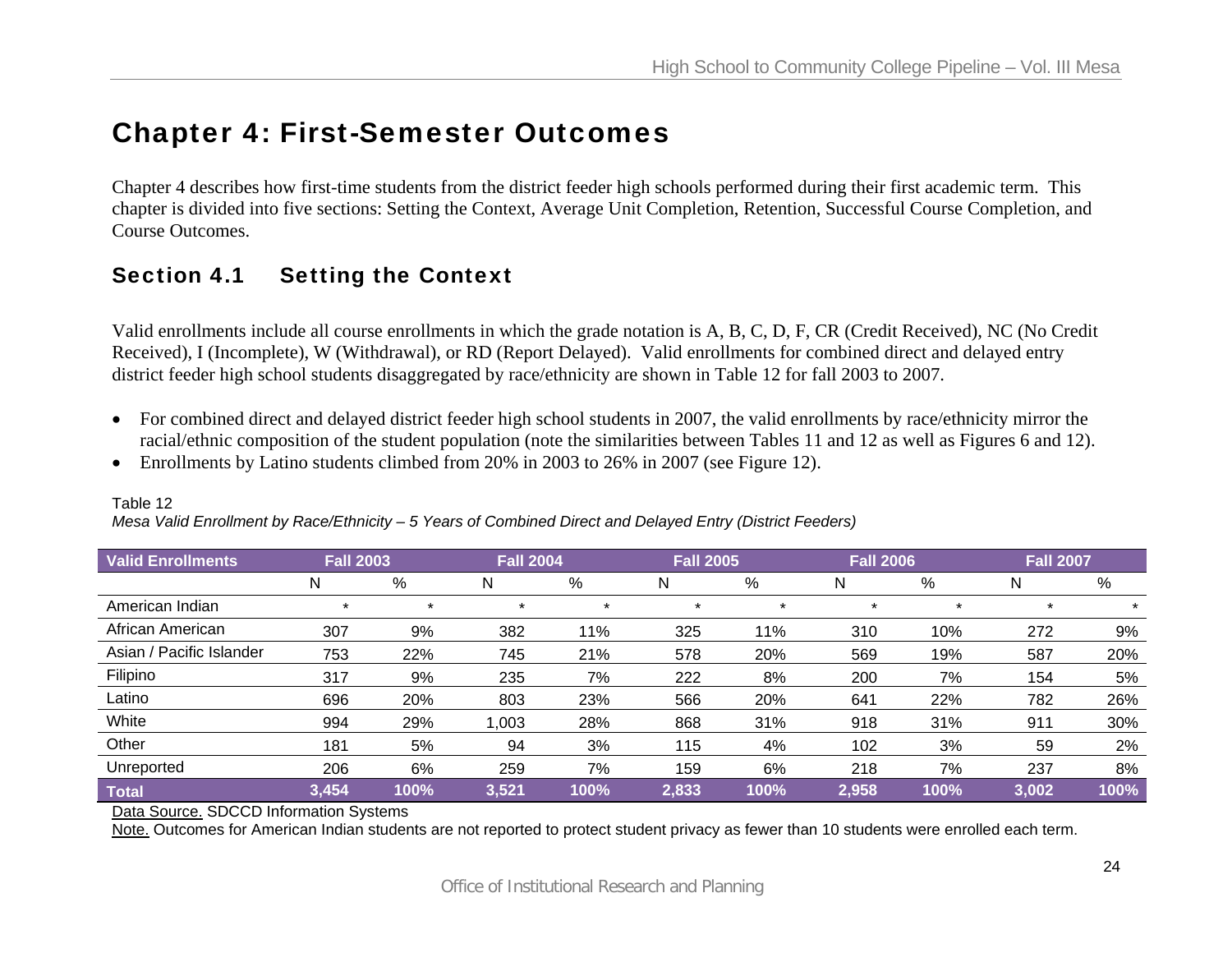

Figure 8. *Mesa valid enrollment by race/ethnicity of combined direct and delayed entry students over a five-year period (District Feeders)*

Data Source. SDCCD Information Systems

Note 1. Although excluded from the figure above, "Other" and "Unreported" ethnic groups are included in the total denominator. Note 2. Outcomes for American Indian students are not reported to protect student privacy as fewer than 10 students were enrolled each term.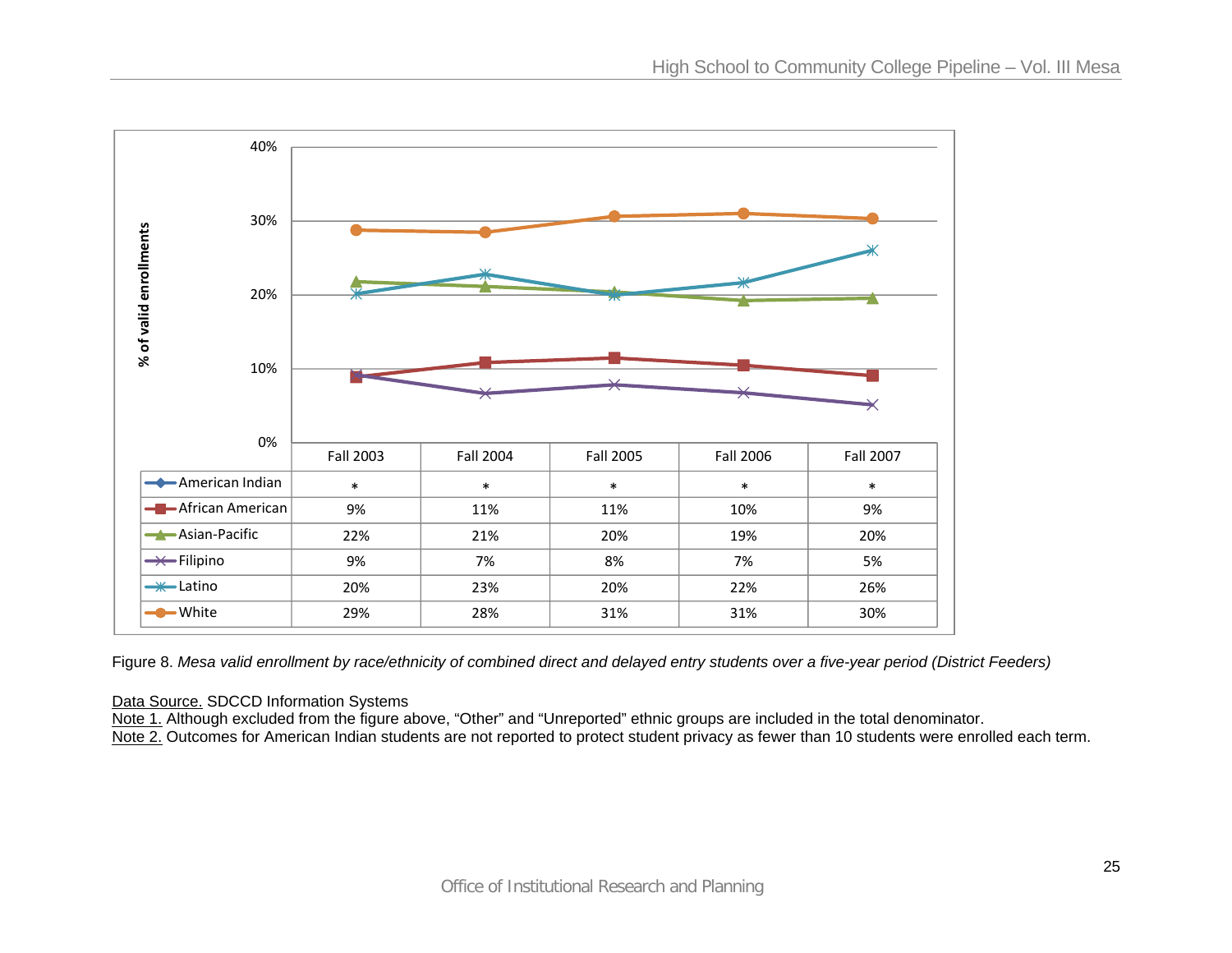# Section 4.2 Average Unit Completion

Table 13 shows the average number of units completed by combined direct and delayed entry district feeder high school students enrolled at Mesa from fall 2003 to fall 2007.

Table 13 *Mesa Units Completed by Race/Ethnicity – 5 Years of Combined Direct and Delayed Entry (District Feeders)* 

| <b>Average Unit</b><br><b>Completion</b> | <b>Fall 2003</b> | <b>Fall 2004</b> | <b>Fall 2005</b> | <b>Fall 2006</b> | Fall 2007 |
|------------------------------------------|------------------|------------------|------------------|------------------|-----------|
| American Indian                          | $\ast$           | $\ast$           | $\ast$           | $\ast$           | $\ast$    |
| African American                         | 7.1              | 7.6              | 6.6              | 6.8              | 7.0       |
| Asian / Pacific Islander                 | 7.7              | 8.5              | 7.8              | 7.7              | 8.9       |
| Filipino                                 | 9.3              | 7.8              | 8.6              | 8.8              | 6.9       |
| Latino                                   | 6.7              | 7.8              | 6.9              | 6.7              | 7.8       |
| White                                    | 7.9              | 8.5              | 7.9              | 7.4              | 9.0       |
| Other                                    | 8.4              | 9.0              | 10.9             | 8.5              | 6.7       |
| Unreported                               | 7.9              | 9.3              | 7.6              | 7.6              | 7.9       |
| <b>Overall Average</b>                   | 7.7              | 8.3              | 7.7              | 7.4              | 8.2       |

Data Source. SDCCD Information Systems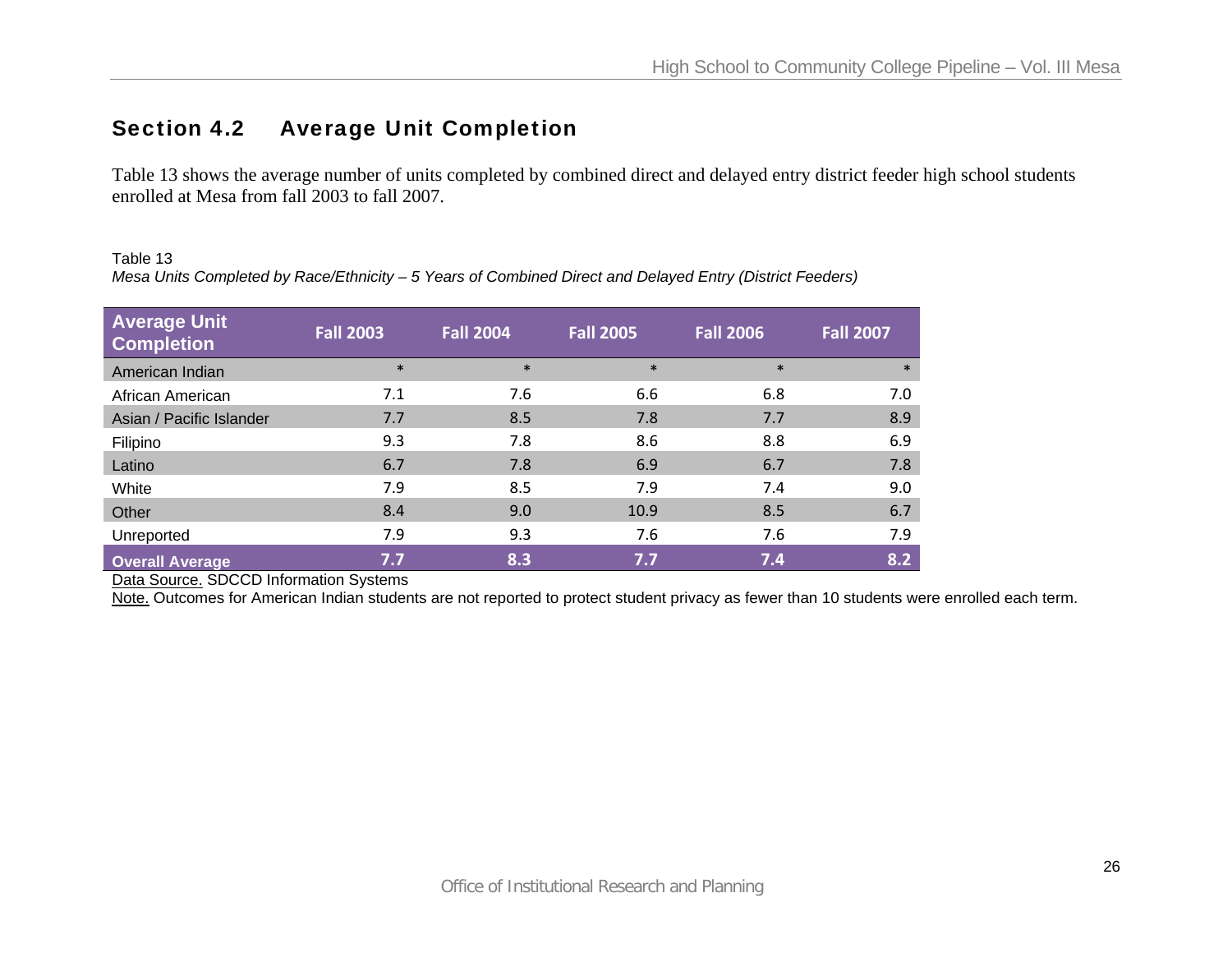## Section 4.3 Retention

Table 14 shows retention rates disaggregated by entry (direct v. delayed) for district high school feeders, while Figure 13 displays retention rates for combined direct and delayed entry district feeder high schools disaggregated by race/ethnicity. Both Table 14 and Figure 13 take a longitudinal look at the five-year period of fall 2003 to fall 2007.

Retention rates were calculated by dividing the numerator comprising grade notations of A, B, C, D, F, CR, NC, I, RD by the denominator comprising grade notations of A, B, C, D, F, CR, NC, I, RD, and W.

- The overall retention rate for combined direct and delayed entry district feeder high school students remained stable over the fiveyear period: 84% in 2003 and 2007 and 85% during the years in between.
- With the exception of fall 2007, the retention rates for delayed entry students were consistently lower than those for students who entered Mesa directly following high school graduation.
- The retention rates for the high school feeder students were slightly higher than those for the overall Mesa general population.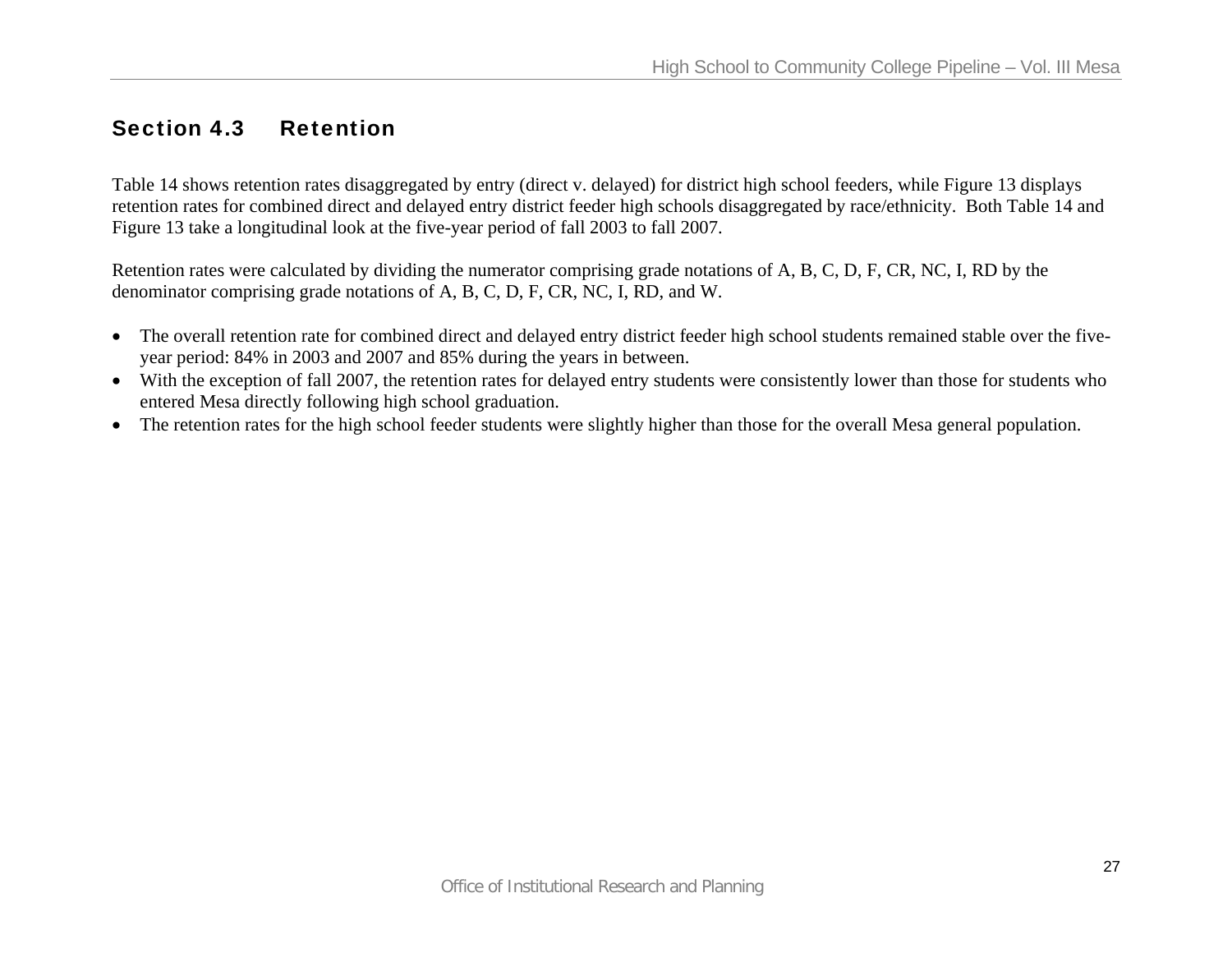Table 14 *Mesa Retention Rates – 5 Years of Direct and Delayed Entry (District Feeders)* 

| <b>Retention Rate</b>  | <b>Fall 2003</b> | <b>Fall 2004</b> | Fall 2005 | <b>Fall 2006</b> | <b>Fall 2007</b> |
|------------------------|------------------|------------------|-----------|------------------|------------------|
| Direct Only            | 84%              | 85%              | 85%       | 85%              | 84%              |
| Delayed Only           | 77%              | 80%              | 73%       | 79%              | 87%              |
| Direct & Delayed Total | 84%              | 85%              | 85%       | 85%              | 84%              |
| <b>Overall Mesa</b>    | 81%              | 82%              | 81%       | 81%              | 80%              |

Data Source. SDCCD Information Systems



Figure 9. *Mesa retention rates by race/ethnicity for combined direct and delayed entry students over a five-year period (District Feeders)* 

#### Data Source. SDCCD Information Systems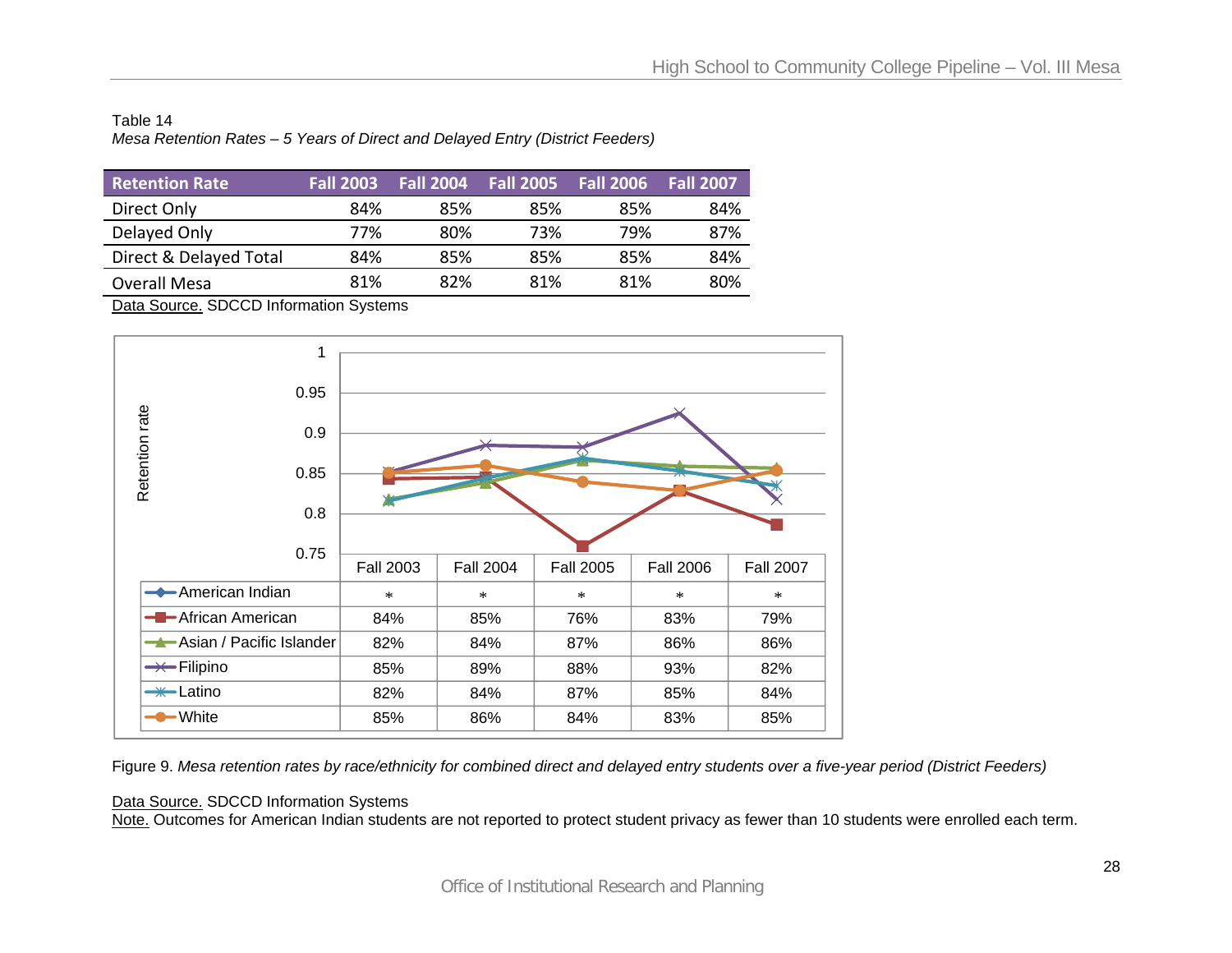### Section 4.4 Successful Course Completion

Table 15 shows successful course completion rates disaggregated by entry (direct v. delayed) for district high school feeders, while Figure 14 displays successful course completion rates for combined direct and delayed entry district feeder high schools disaggregated by race/ethnicity. Both Table 15 and Figure 14 take a longitudinal look at the five-year period of fall 2003 to fall 2007.

Successful course completion rates were calculated by dividing the numerator comprising grade notations of A, B, C, CR by the denominator comprising grade notations of A, B, C, D, F, CR, NC, I, W, and RD.

- The overall successful course completion rates for combined direct and delayed entry district feeder high school students were fairly stable over the five-year period, remaining within the range of 59% to 62%.
- The successful course completion rates for delayed entry students were consistently lower than those for students who entered Mesa directly following high school graduation.
- The successful course completion rates for the high school feeder students were slightly lower than those for the overall Mesa general population.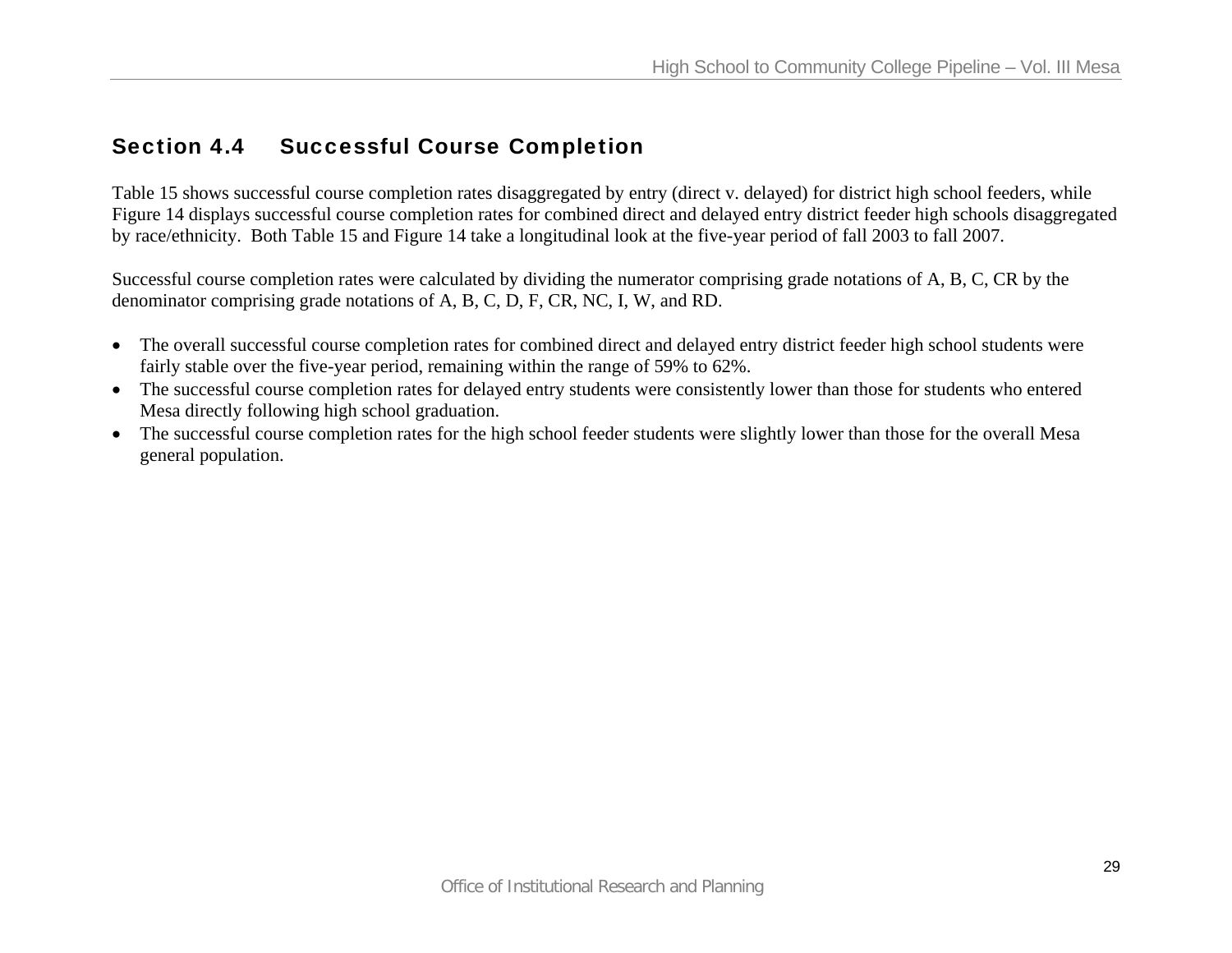#### Table 15 *Mesa Successful Completion Rates – 5 Years of Direct and Delayed Entry (District Feeders)*

| <b>Success Rate</b> | Fall 2003 Fall 2004 Fall 2005 Fall 2006 Fall 2007 |     |      |      |     |
|---------------------|---------------------------------------------------|-----|------|------|-----|
| Direct Only         | 61%                                               | 61% | .59% | 60%  | 62% |
| Delayed Only        | 54%                                               | 47% | 48%  | 43%  | 59% |
| Direct & Delayed    | 61%                                               | 60% | 59%  | .59% | 62% |
| <b>Overall Mesa</b> | 66%                                               | 65% | 64%  | 64%  | 63% |

Data Source. SDCCD Information Systems



Figure 10. *Mesa successful completion rates by race/ethnicity for combined direct and delayed entry students over a five-year period (District Feeders)* 

#### Data Source. SDCCD Information Systems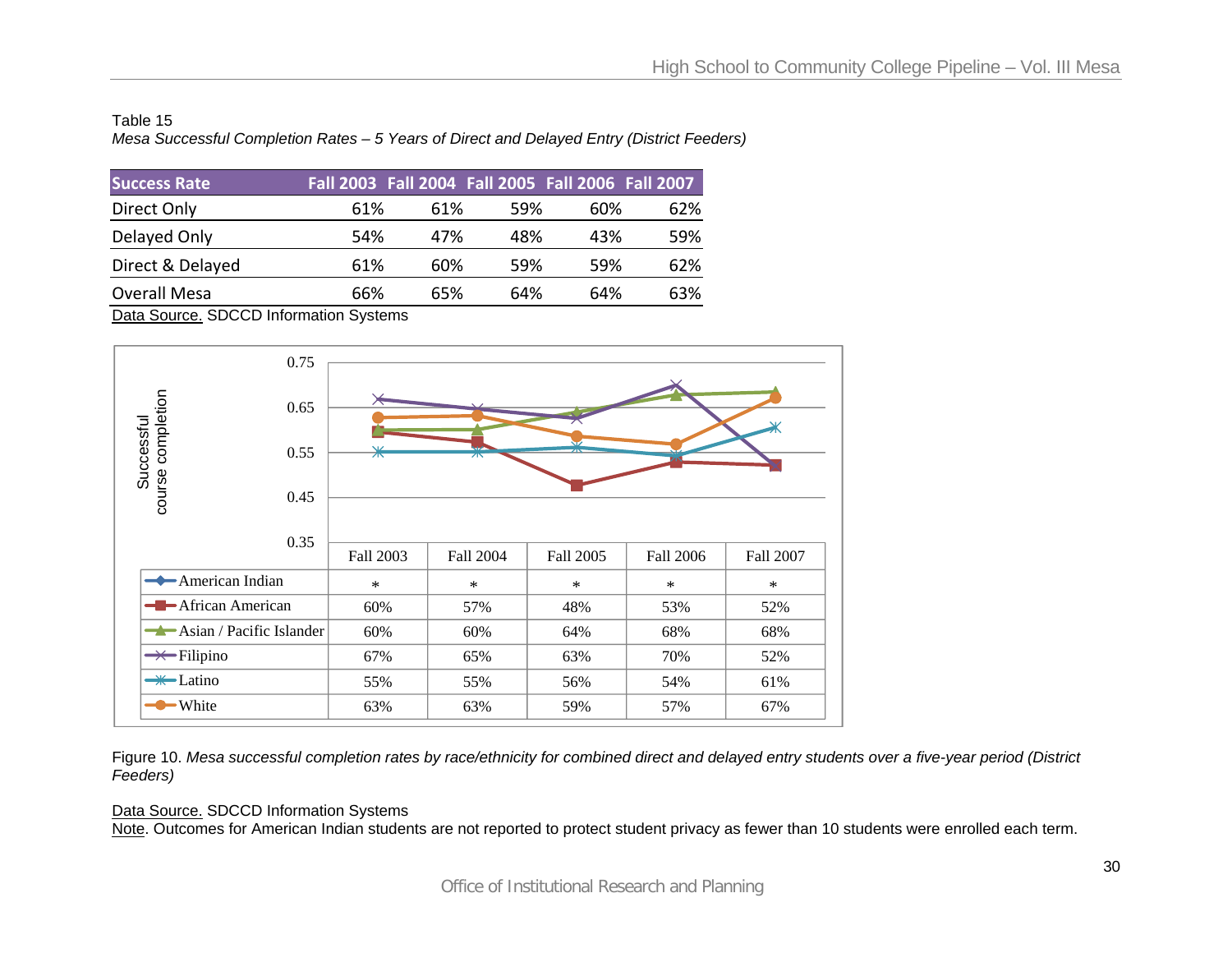### Section 4.5 Course Outcomes

Table 16 shows the grade distributions for combined direct and delayed entry district high school feeder students disaggregated by race/ethnicity for the most recent five fall terms, 2003 to 2007.

Table 17 shows term grade point averages (term GPAs) disaggregated by entry (direct v. delayed) for district high school feeders, while Figure 15 displays term GPAs for combined direct and delayed entry district feeder high schools disaggregated by race/ethnicity. Both Table 17 and Figure 15 take a longitudinal look at the five-year period of fall 2003 to fall 2007.

- Over the five-year period, the overall term GPA for direct and delayed entry students fell from 2.34 in fall 2003 to 2.26 in fall 2004, further down to 2.16 in fall 2005, and then rose back up to 2.23 in fall 2006 and increased to 2.37 in fall 2007.
- The average term GPAs for delayed entry students were consistently lower than those for students who entered Mesa directly following high school graduation.
- The average term GPAs for the high school feeder students were lower than those for the overall Mesa general population.

| <b>Fall 2007</b>         | A      | B   |        | CR     | D      |        |        | 1*                       | <b>NC</b>     | <b>RD</b>     | W      | <b>Total</b> |
|--------------------------|--------|-----|--------|--------|--------|--------|--------|--------------------------|---------------|---------------|--------|--------------|
| American Indian          | $\ast$ | *   | $\ast$ | $\ast$ | $\ast$ | $\ast$ | $\ast$ | $\ast$                   | $\ast$        | $\ast$        | $\ast$ | $\ast$       |
| African American         | 11%    | 20% | 20%    | 1%     | 11%    | 15%    | <1%    | $\sim$ $\sim$            | $\sim$ $\sim$ | $\sim$ $\sim$ | 21%    | 272          |
| Asian / Pacific Islander | 23%    | 24% | 17%    | 4%     | 7%     | 9%     | <1%    | $\sim$ $\sim$            | 1%            | $< 1\%$       | 14%    | 587          |
| Filipino                 | 16%    | 20% | 13%    | 3%     | 8%     | 19%    | 1%     | $\sim$ $\sim$            | 2%            | $- -$         | 18%    | 154          |
| Latino                   | 20%    | 21% | 20%    | 1%     | 6%     | 15%    | 1%     | $\sim$ $\sim$            | $< 1\%$       | $< 1\%$       | 16%    | 782          |
| White                    | 26%    | 22% | 18%    | 1%     | 6%     | 11%    | 1%     | $\overline{\phantom{m}}$ | $< 1\%$       | $< 1\%$       | 15%    | 911          |
| Other                    | 8%     | 24% | 19%    | 2%     | 8%     | 15%    | 3%     | $- -$                    | 2%            | $- -$         | 19%    | 59           |
| Decline                  | 14%    | 18% | 22%    | 2%     | 8%     | 17%    | <1%    | $\sim$ $\sim$            | 0%            | $\sim$        | 19%    | 237          |
| Total                    | 623    | 645 | 552    | 51     | 211    | 391    | 20     | 0                        | 14            | 6             | 489    | 3,002        |

#### Table 16 *Mesa Grade Distribution – 5 Years of Combined Direct and Delayed Entry (District Feeders)*

Data Source. SDCCD Information Systems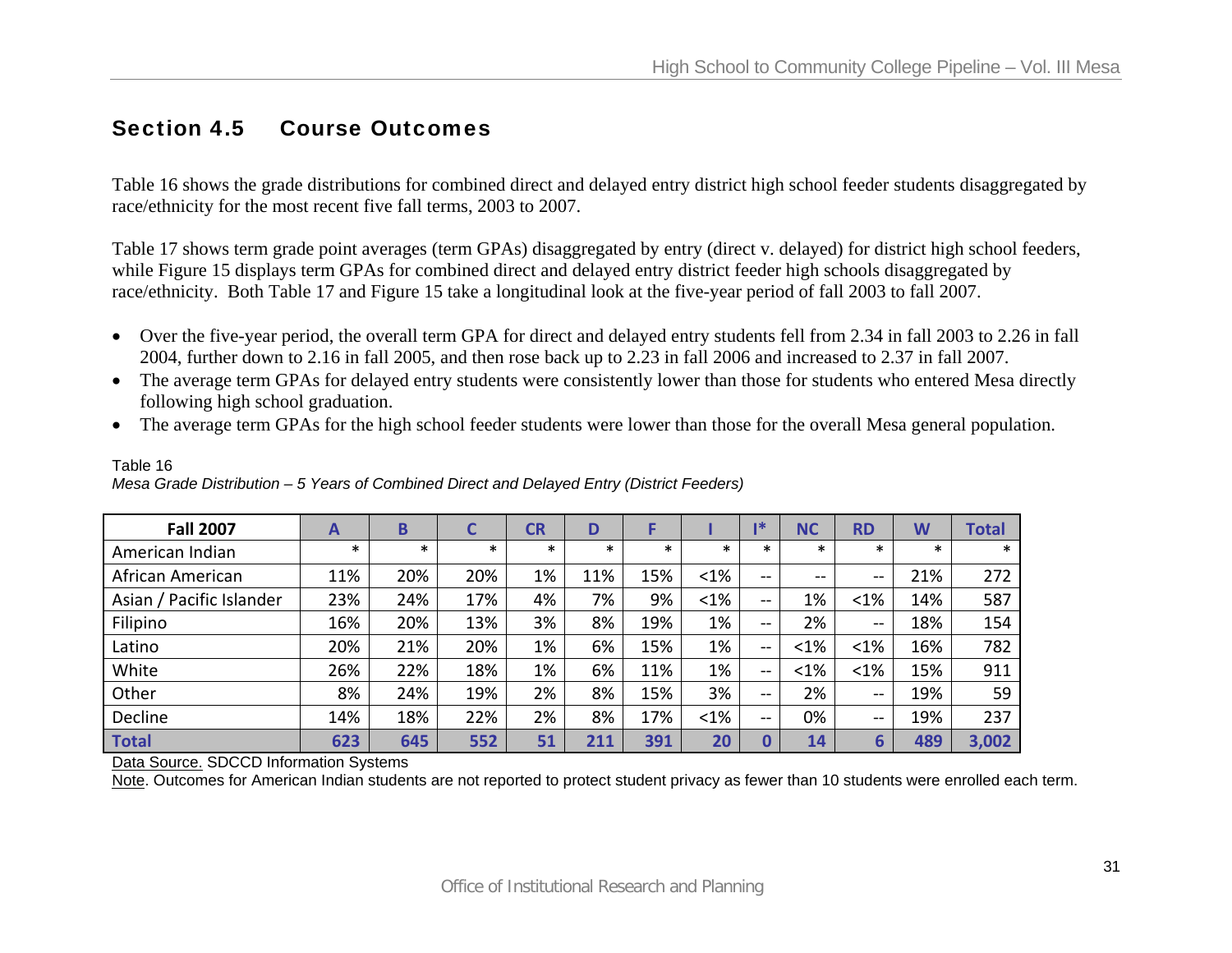| <b>Fall 2006</b>         | A      | B      | C      | CR     | D      |        |               | ı*            | <b>NC</b> | <b>RD</b> | W      | <b>Total</b> |
|--------------------------|--------|--------|--------|--------|--------|--------|---------------|---------------|-----------|-----------|--------|--------------|
| American Indian          | $\ast$ | $\ast$ | $\ast$ | $\ast$ | $\ast$ | $\ast$ | $\ast$        | $\ast$        | $\ast$    | $\ast$    | $\ast$ | $\ast$       |
| African American         | 16%    | 16%    | 19%    | 1%     | 8%     | 19%    | $< 1\%$       | $\sim$ $\sim$ | 2%        | 1%        | 17%    | 310          |
| Asian / Pacific Islander | 21%    | 23%    | 19%    | 5%     | 5%     | 12%    | $< 1\%$       | --            | 1%        | 1%        | 14%    | 569          |
| Filipino                 | 21%    | 27%    | 22%    | 1%     | 9%     | 13%    | 1%            | $\sim$ $\sim$ | 1%        | 1%        | 8%     | 200          |
| Latino                   | 17%    | 15%    | 21%    | 1%     | 9%     | 20%    | $\sim$        | $- -$         | 1%        | 1%        | 15%    | 641          |
| White                    | 21%    | 20%    | 16%    | 1%     | 8%     | 16%    | 1%            | $\sim$ $\sim$ | $- -$     | 1%        | 17%    | 918          |
| Other                    | 22%    | 26%    | 12%    | 1%     | 9%     | 12%    | $\sim$ $\sim$ | --            | 1%        | 4%        | 14%    | 102          |
| Decline                  | 13%    | 21%    | 24%    | 1%     | 6%     | 14%    | 1%            | $\sim$ $\sim$ | 1%        | 1%        | 19%    | 218          |
| <b>Total</b>             | 560    | 586    | 552    | 52     | 222    | 471    | 12            | Ω             | 16        | 33        | 454    | 2,958        |

#### Table 16 (cont'd) *Mesa Grade Distribution – 5 Years of Combined Direct and Delayed Entry (District Feeders)*

| <b>Fall 2005</b>         | $\mathbf{A}$ | B   |        | <b>CR</b>     | D      |        |               | $1*$                     | <b>NC</b> | <b>RD</b> | W      | <b>Total</b> |
|--------------------------|--------------|-----|--------|---------------|--------|--------|---------------|--------------------------|-----------|-----------|--------|--------------|
| American Indian          | $\ast$       | *   | $\ast$ | $\ast$        | $\ast$ | $\ast$ | $\ast$        | $\ast$                   | $\ast$    | $\ast$    | $\ast$ | $\ast$       |
| African American         | 11%          | 14% | 21%    | $1\%$         | 9%     | 19%    | $\sim$ $\sim$ | $\sim$ $\sim$            | $< 1\%$   | --        | 24%    | 325          |
| Asian / Pacific Islander | 19%          | 22% | 23%    | 1%            | 8%     | 14%    | 1%            | $\sim$ $\sim$            | 1%        | --        | 13%    | 578          |
| Filipino                 | 17%          | 23% | 23%    | $\sim$ $\sim$ | 9%     | 17%    | $< 1\%$       | $\sim$ $\sim$            | $- -$     | --        | 12%    | 222          |
| Latino                   | 18%          | 19% | 19%    | $< 1\%$       | 9%     | 20%    | 1%            | $\sim$ $\sim$            | 1%        | --        | 13%    | 566          |
| White                    | 17%          | 21% | 19%    | 1%            | 8%     | 16%    | $< 1\%$       | $\sim$ $\sim$            | 1%        | --        | 16%    | 868          |
| Other                    | 16%          | 24% | 28%    | 1%            | 4%     | 15%    | $\sim$        | $\overline{\phantom{m}}$ | 1%        | $- -$     | 11%    | 115          |
| Decline                  | 18%          | 20% | 15%    | 1%            | 10%    | 14%    | 1%            | $\sim$ $-$               | 1%        | --        | 20%    | 159          |
| Total                    | 480          | 574 | 584    | 18            | 236    | 470    | 13            |                          | 19        | 0         | 439    | 2,833        |

Data Source. SDCCD Information Systems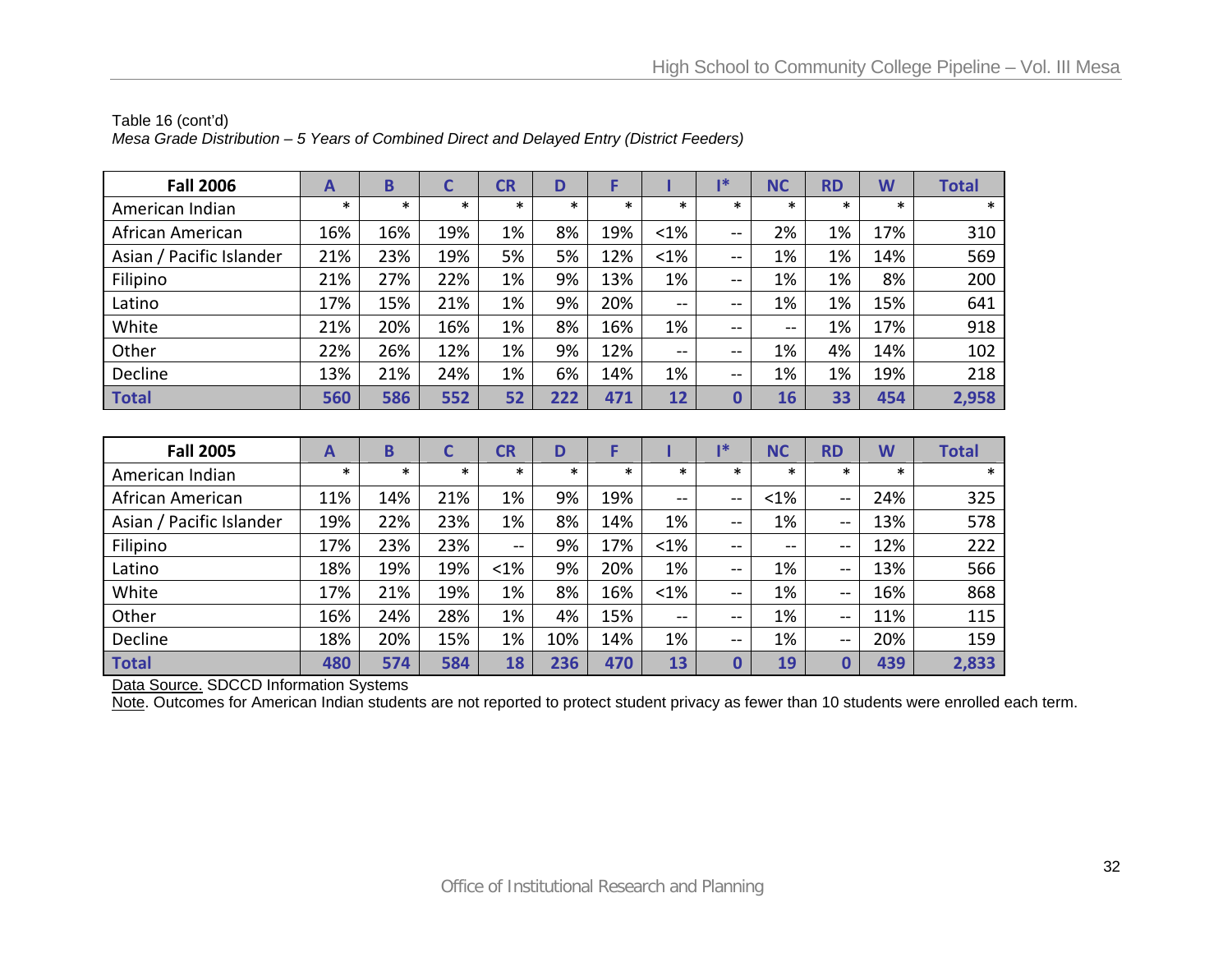| <b>Fall 2004</b>         | A      | B      | C      | CR     | D      |        |        | ∎*                                    | <b>NC</b> | <b>RD</b>     | W      | <b>Total</b> |
|--------------------------|--------|--------|--------|--------|--------|--------|--------|---------------------------------------|-----------|---------------|--------|--------------|
| American Indian          | $\ast$ | $\ast$ | $\ast$ | $\ast$ | $\ast$ | $\ast$ | $\ast$ | $\ast$                                | $\ast$    | *             | $\ast$ | $\ast$       |
| African American         | 21%    | 14%    | 20%    | 2%     | 7%     | 19%    | 1%     | $\sim$ $\sim$                         | 1%        | 1%            | 15%    | 382          |
| Asian / Pacific Islander | 18%    | 20%    | 20%    | 2%     | 7%     | 16%    | 1%     | $\hspace{0.1em}$                      | $< 1\%$   | $\sim$ $\sim$ | 16%    | 745          |
| Filipino                 | 20%    | 23%    | 19%    | 2%     | 5%     | 17%    | 1%     | $\sim$ $\sim$                         | $-$       | 1%            | 11%    | 235          |
| Latino                   | 16%    | 21%    | 17%    | 1%     | 8%     | 18%    | 1%     | $\sim$ $\sim$                         | 1%        | $< 1\%$       | 16%    | 803          |
| White                    | 20%    | 24%    | 18%    | 2%     | 8%     | 13%    | 1%     | $\overline{\phantom{m}}$              | 1%        | $< 1\%$       | 14%    | 1,003        |
| Other                    | 27%    | 21%    | 23%    | $- -$  | 4%     | 7%     | $\sim$ | $\sim$ $\sim$                         | $- -$     | $\sim$ $\sim$ | 17%    | 94           |
| Decline                  | 25%    | 21%    | 16%    | 1%     | 7%     | 13%    | 2%     | $\hspace{0.05cm}$ – $\hspace{0.05cm}$ | $< 1\%$   | $\sim$ $\sim$ | 15%    | 259          |
| Total                    | 685    | 740    | 646    | 55     | 258    | 547    | 32     | 0                                     | 24        | 8             | 526    | 3,521        |

#### Table 16 (cont'd) *Mesa Grade Distribution – 5 Years of Combined Direct and Delayed Entry (District Feeders)*

| <b>Fall 2003</b>         | A      | B      | C      | <b>CR</b> | D      |        |         | 1*                                             | <b>NC</b>     | <b>RD</b>                | W      | <b>Total</b> |
|--------------------------|--------|--------|--------|-----------|--------|--------|---------|------------------------------------------------|---------------|--------------------------|--------|--------------|
| American Indian          | $\ast$ | $\ast$ | $\ast$ | $\ast$    | $\ast$ | $\ast$ | $\ast$  | $\ast$                                         | $\ast$        | $\ast$                   | $\ast$ | $\ast$       |
| African American         | 23%    | 16%    | 19%    | 2%        | 8%     | 15%    | $<1\%$  | $\hspace{0.1mm}-\hspace{0.1mm}-\hspace{0.1mm}$ | 1%            | $\overline{\phantom{a}}$ | 16%    | 307          |
| Asian / Pacific Islander | 24%    | 19%    | 16%    | 1%        | 7%     | 14%    | $<1\%$  | $-$                                            | $< 1\%$       | $\overline{\phantom{a}}$ | 18%    | 753          |
| Filipino                 | 21%    | 19%    | 26%    | 1%        | 9%     | 9%     | $< 1\%$ | --                                             | $\sim$ $\sim$ | $- -$                    | 15%    | 317          |
| Latino                   | 18%    | 19%    | 17%    | 1%        | 9%     | 16%    | 1%      | --                                             | $- -$         | $< 1\%$                  | 18%    | 696          |
| White                    | 22%    | 22%    | 17%    | 1%        | 7%     | 15%    | $< 1\%$ | $-$                                            | $< 1\%$       | $< 1\%$                  | 15%    | 994          |
| Other                    | 28%    | 17%    | 15%    | 3%        | 8%     | 14%    | $\sim$  | $\sim$ $\sim$                                  | 1%            | $\sim$                   | 15%    | 181          |
| Decline                  | 28%    | 15%    | 17%    | 1%        | 10%    | 13%    | $\sim$  | $\sim$ $\sim$                                  | $\sim$        | $-$                      | 17%    | 206          |
| Total                    | 776    | 669    | 609    | 40        | 278    | 492    | 13      | 0                                              | 6             | ว                        | 569    | 3,454        |

Data Source. SDCCD Information Systems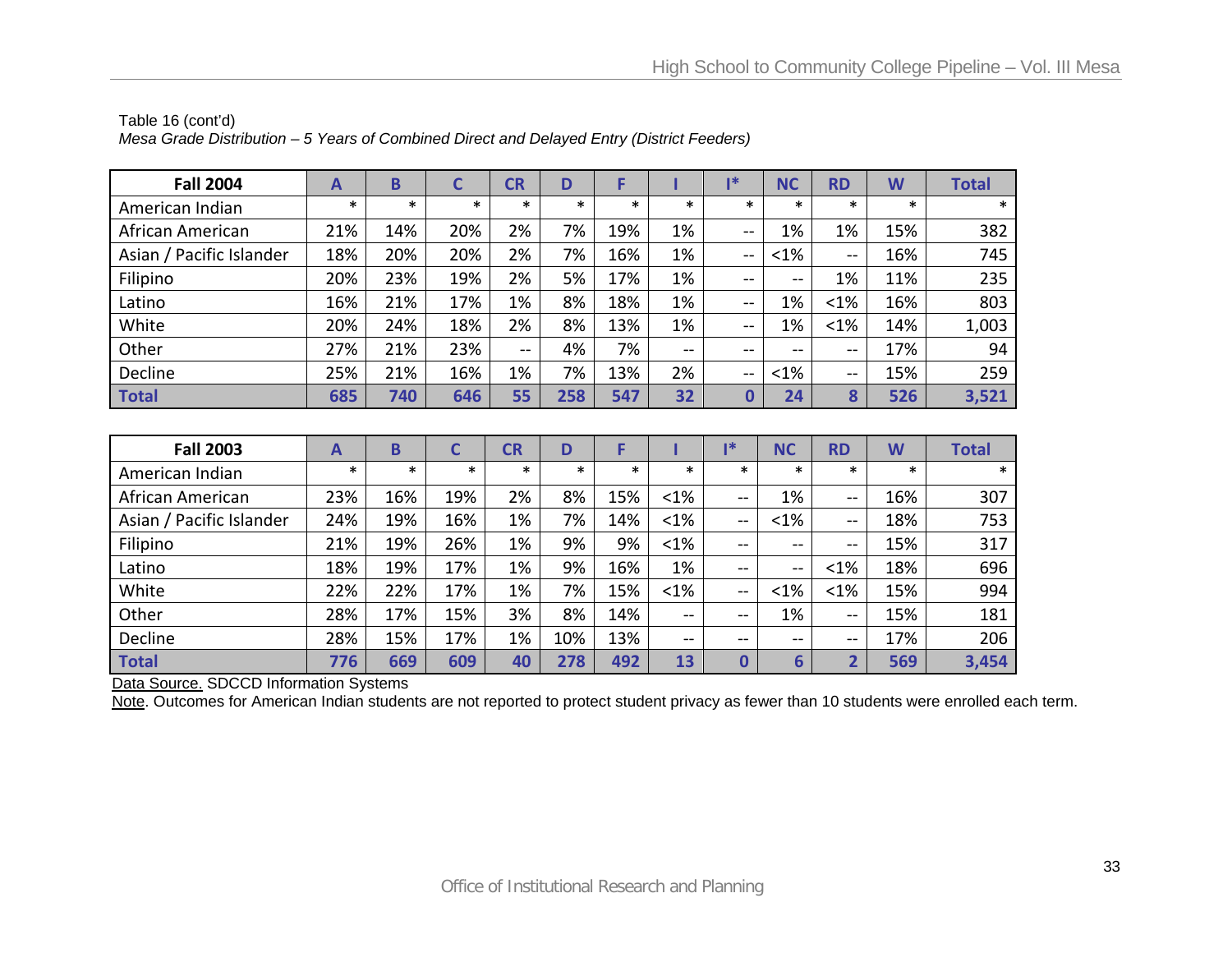| Table 17                                                                    |  |
|-----------------------------------------------------------------------------|--|
| Mesa Mean Term GPA – 5 Years of Direct and Delayed Entry (District Feeders) |  |

| <b>Mean Term GPA</b>   | <b>Fall 2003</b> | <b>Fall 2004</b> | <b>Fall 2005</b> | <b>Fall 2006</b> | <b>Fall 2007</b> |
|------------------------|------------------|------------------|------------------|------------------|------------------|
| <b>Direct Entry</b>    | 2.34             | 2.28             | 2.16             | 2.24             | 2.37             |
| Delayed Entry          | 2.15             | 1.70             | 2.10             | 1.79             | 2.20             |
| Direct & Delayed Total | 2.34             | 2.26             | 2.16             | 2.23             | 2.37             |
| <b>Overall Mesa</b>    | 2 71             | 2.68             | 2.67             | 2.68             | 2 71             |

Data Source. SDCCD Information Systems



Figure 11. *Mesa mean term GPA by race/ethnicity for combined direct and delayed entry students over a five-year period (District Feeders)* 

#### Data Source. SDCCD Information Systems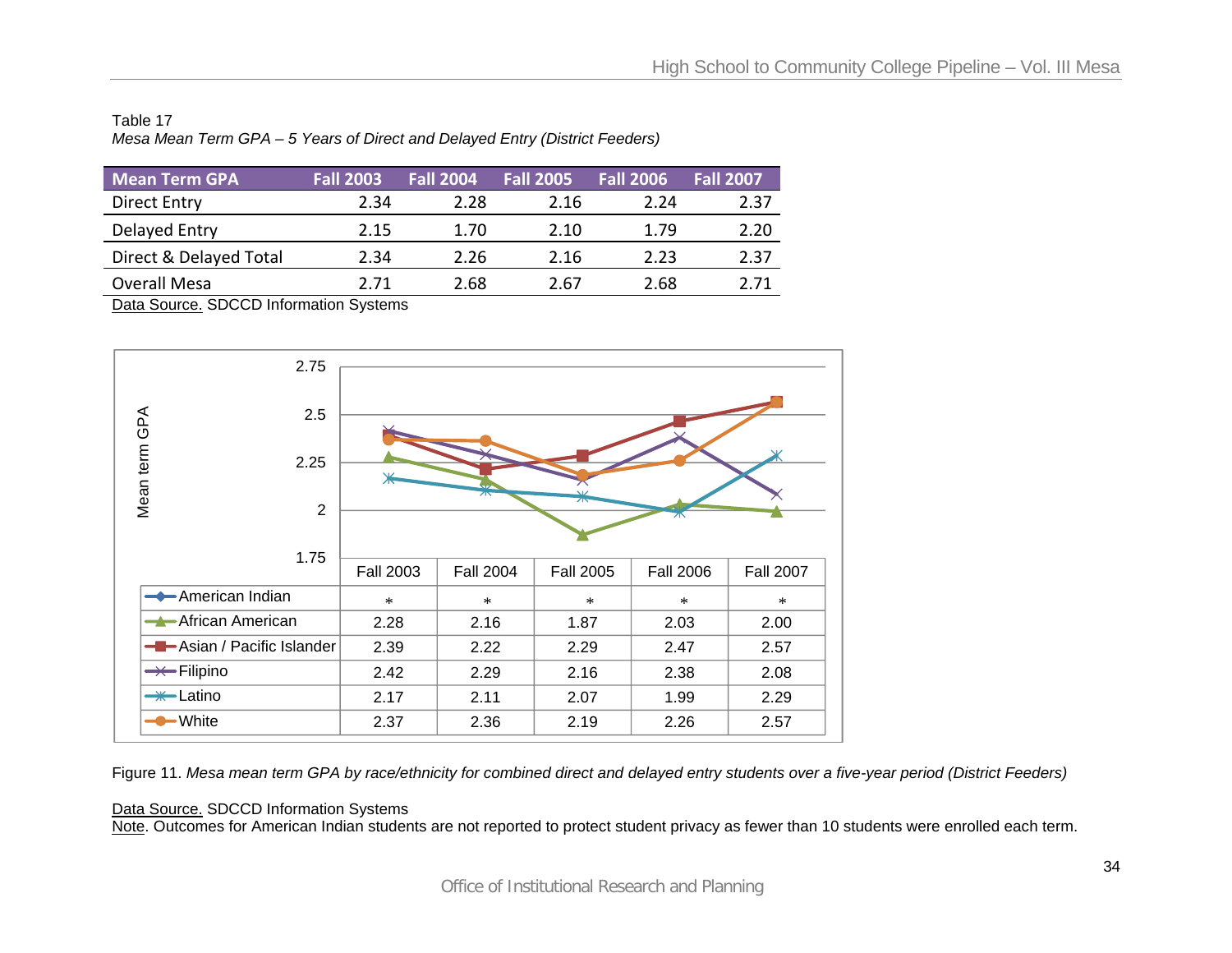# Chapter 5: Conclusion

The concluding chapter offers a narrative summary of the major findings in the High School to Community College Pipeline Report. The report closes with a list of questions for your consideration as you reflect on the information presented.

# Section 5.1 Summary of Findings

In 2007, 86% of district feeder high school seniors graduated, while 29% completed their A – G requirements. In the fall term of the same year, 14% of the high school graduating Class of 2007 directly entered Mesa. Over the past five fall terms, the number of high school graduates directly entering Mesa decreased by 15%.

In comparison with the racial/ethnic composition of the high school Class of 2007, the demographic profile of the fall 2007 Mesa cohort of combined direct and delayed entry district feeder high school graduates indicates that Latinos, African Americans, and Filipinos are underrepresented, while Asians / Pacific Islanders are overrepresented.

For reading and writing placement outcomes, Transfer level placements exhibited a dramatic decline from 2003 to 2005, peaked slightly in 2006, and then leveled off. Both Associate degree-level and Basic Skills placements increased substantially during this time. In math, Transfer level placements consistently constituted the smallest proportion of placement outcomes. The percentage of Associate degree-level placements wavered over the five years, while Basic Skills has increased steadily since 2005 to constitute 31% of math placement outcomes.

From 2003 through 2007, when the rates for the overall Mesa population are set as the benchmark, the combined direct and delayed entry district feeder high school students at Mesa showed higher retention rates and lower successful course completion rates and term GPAs. With the exception of the fall 2007 retention rate only, all outcomes were lower for delayed entry district feeder high school students, suggesting that high school graduates who put off college for one to three years experience less success than those students who enter college directly after high school graduation.